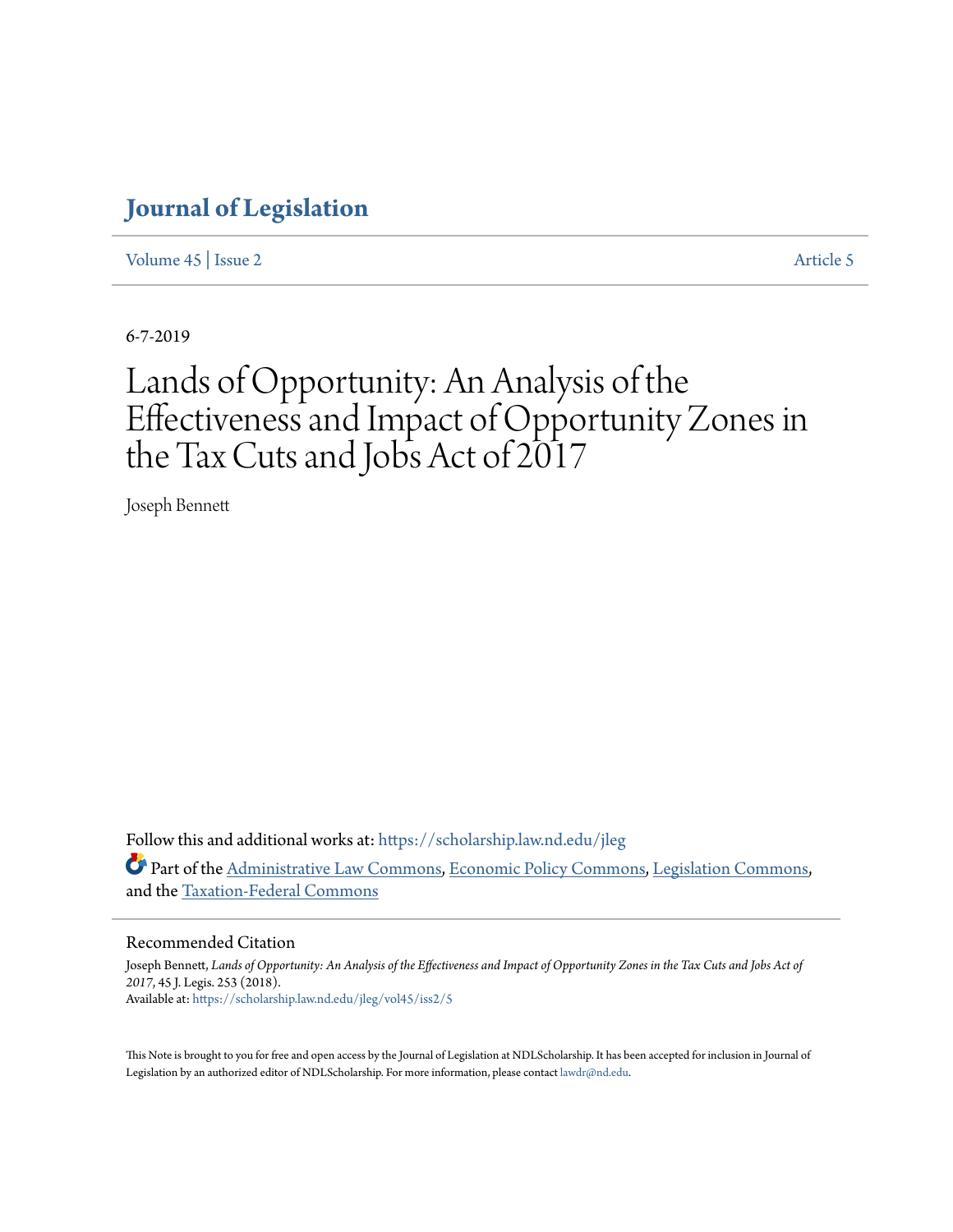### LANDS OF OPPORTUNITY: AN ANALYSIS OF THE EFFECTIVENESS AND IMPACT OF OPPORTUNITY ZONES IN THE TAX CUTS AND JOBS ACT OF 2017

*Joseph Bennett†*

#### **INTRODUCTION**

On December 22, 2017, President Donald Trump signed the sweeping Tax Cuts and Jobs Act into law. 1 By drastically altering many portions of the existing tax landscape, this bill marked the largest overhaul of the federal income tax since 1986.<sup>2</sup> In addition to the breadth of modifications to existing provisions of the Internal Revenue Code ("Code") in Title 26, the bill contributes a number of new instances of tax expenditures as well.<sup>3</sup> Amid the fervor surrounding highly debated portions the new legislation, $4$  one of the new policies that seemed to get lost in the fray initially was the creation of Opportunity Zones.<sup>5</sup>

At their most basic level, Opportunity Zones encourage investors to move

<sup>†</sup>J.D. Candidate 2020 Notre Dame Law School; B.A., University of Illinois at Urbana-Champaign 2015. I would like to thank the Editorial Staff at the Notre Dame Journal of Legislation for their assistance and diligence. Most importantly, I would also like to thank my mom for her support throughout this process and my life as a whole.

<sup>1</sup> Christina Wilke, *Trump Signs GOP Tax Plan and Short-term Government Funding Bill on His Way Out of Town*, CNBC (Dec. 22, 2017, 10:50 AM), https://www.cnbc.com/2017/12/22/trump-signs-gop-tax-planshort-term-government-funding-bill.html.

<sup>2</sup> *Everything You Need to Know About the Tax Cuts and Jobs Act*, TAX FOUND., https://taxfoundation.org/tax-cuts-and-jobs-act-explained/ (last visited Feb. 28, 2019).

<sup>3</sup> *See generally* Tax Cuts and Jobs Act of 2017, Pub. L. No. 115-97, 131 Stat. 2054 (2017).

<sup>4</sup> *See, e.g.*, Alan S. Blinder, *Almost Everything is Wrong With the New Tax Law*, WALL ST. J. (Dec. 27, 2017, 6:15 PM), https://www.wsj.com/articles/almost-everything-is-wrong-with-the-new-tax-law-1514416503; Lauren Hirsch, *GOP Tax Bill Includes a Provision that Could Enrich Trump and Republican Senators*, CNBC (Dec. 17, 2017, 1:37 PM), https://www.cnbc.com/2017/12/17/sen-john-cornyn-defends-taxprovision-that-could-benefit-trump.html; John Sides, *Here's the Incredibly Unpopular GOP Tax Reform Plan — in One Graph*, WASH. POST (Nov. 18, 2017), https://www.washingtonpost.com/news/monkeycage/wp/2017/11/18/heres-the-incredibly-unpopular-gop-tax-reform-plan-in-onegraph/?utm\_term=.e45d86e8dbd0.

<sup>5 26</sup> U.S.C. § 1400Z-1 (2018); 26 U.S.C. § 1400Z-2 (2018). Since the start of research and preparation of this Note, there has been a dramatic increase of interest in the topic. As more investors and developers have begun taking advantage of the new provision, the legal community has responded in order to try to provide some guidance in the new frontier. *See, e.g.*, Alexandre M. Denault, *New Qualified Opportunity Zone Guidance Released*, ACKERMAN (Oct. 24, 2018), https://www.akerman.com/en/perspectives/new-qualified-opportunityzone-guidance-released.html; Nickolas Gianou & David F. Levy, *Opportunity Zone Funds Update*, SKADDEN, ARPS, SLATE, MEAGHER & FLOM (Nov. 27, 2018), https://www.skadden.com/insights/events/2018/11/opportunity-zone-funds-update; Bill A. Levy et al., *New Proposed Tax Rules Favorable for Opportunity Funds*, KIRK-LAND & ELLIS (Oct. 25, 2018), https://www.kirkland.com/publications/newsletter/2018/10/pifo-opportunityfunds.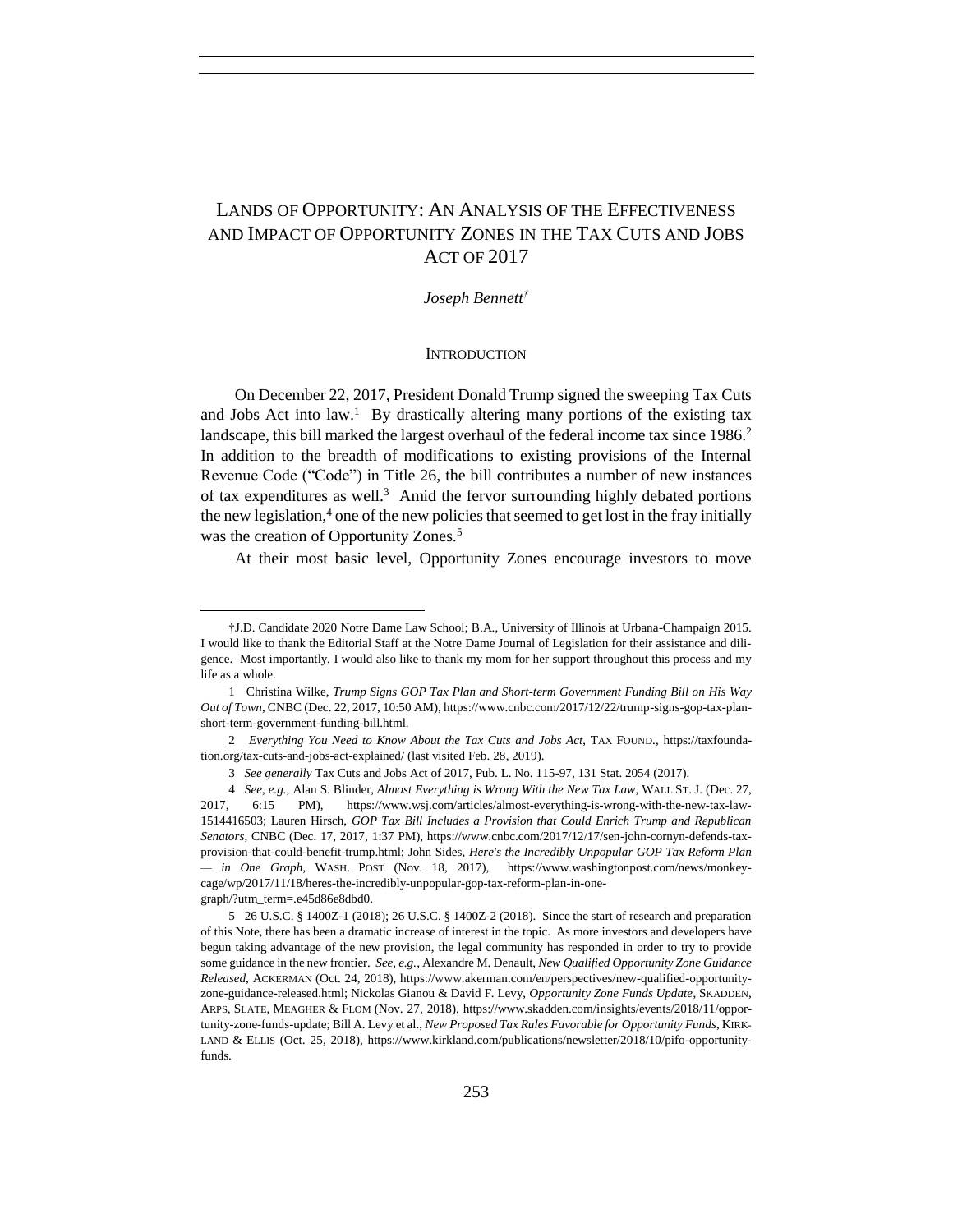capital they have earned from other investments towards low-income communities.<sup>6</sup> They provide large tax breaks to those that take advantage of the program—the longer the investment is held by the investor, the greater the tax break.<sup>7</sup> The provision is purported to benefit low-income communities proportionally to the investors' gain.<sup>8</sup> However, this provision is unlikely to benefit the United States as a whole. Rather, Opportunity Zones will: (1) cause the United States to lose significant revenues; (2) cause harm to low-income communities; (3) disproportionately enrich America's wealthiest citizens; and (4) face—and continue to face—bureaucratic and interpretational problems with its implementation.

Part I of this Note will discuss the Opportunity Zone program as laid out in § 1400Z in greater detail and compare the new section to the history and purposes of the United States Federal Income Tax. In Part II, this Note will examine past federal low-income redevelopment projects and what it means to be a "Qualified Opportunity Zone" under § 1400Z-1. Part III will argue that due to the limited access to the program for investors and the great benefit to those who are able to take advantage of the provision, there will be a large national inequity created by Opportunity Zones. Part IV will discuss the present implementation problems that approach dangerous levels of vagueness that need significant clarification and further regulation if the Opportunity Zone program is going to succeed. Finally, Part V will conclude this Note by discussing the current, practical reality of § 1400Z.

#### I.OPPORTUNITY ZONES AND THE FEDERAL INCOME TAX

Article I of the United States Constitution grants Congress the "[p]ower [t]o lay and collect Taxes, Duties, Imposts and Excises to pay the Debts and provide for the common Defence and general Welfare of the United States."<sup>9</sup> Although the power to tax is clearly enumerated in the Constitution, whether that power could be used to tax the income of citizens directly was not quite as clear when the original document was drafted.<sup>10</sup> The first substantive attempt at federal income tax legislation came in 1861, as the government was struggling to pay for the efforts of the ongoing Civil War.<sup>11</sup> Unlike subsequent efforts to enact or amend federal income tax provisions, this pioneering statute was a mere three hundred words, $12$  but, like many of its ancestors, it did not survive long.<sup>13</sup> It was wholly repealed and replaced less than one

<sup>6</sup> *See* Benjamin W. Kennedy, *The Opportunity Zone Program*, 26 NEV. LAW. 19, 19 (2018) (discussing Opportunity Zones generally).

<sup>7</sup> *Id*.

<sup>8</sup> Jonathan Curry, *Opportunity Zones Promising, but Must Overcome Lackluster Past*, TAX NOTES, Feb. 15, 2018, https://www.taxnotes.com/tax-notes-today/tax-preference-items-and-incentives/opportunity-zonespromising-must-overcome-lackluster-past/2018/02/15/26wqf?highlight=opportunity%20zones.

<sup>9</sup> U.S. CONST. art. I, § 8, cl. 1.

<sup>10</sup> *See*, *e.g.*, Pollock v. Farmers' Loan & Trust Co., 157 U.S. 429, 582 (1895) ("Nothing can be clearer than that what the Constitution intended to guard against was the exercise by the general government of the power of directly taxing persons and property within any State through a majority made up from the other States.").

<sup>11</sup> J. S. SEIDMAN, SEIDMAN'S LEGISLATIVE HISTORY OF FEDERAL INCOME TAX LAWS: 1938–1861 vii (2d ed. 1953).

<sup>12</sup> Pub. L. No. 37-45, § 49, 12 Stat. 292, 309 (1861).

<sup>13</sup> *See generally* SEIDMAN, *supra* note 11.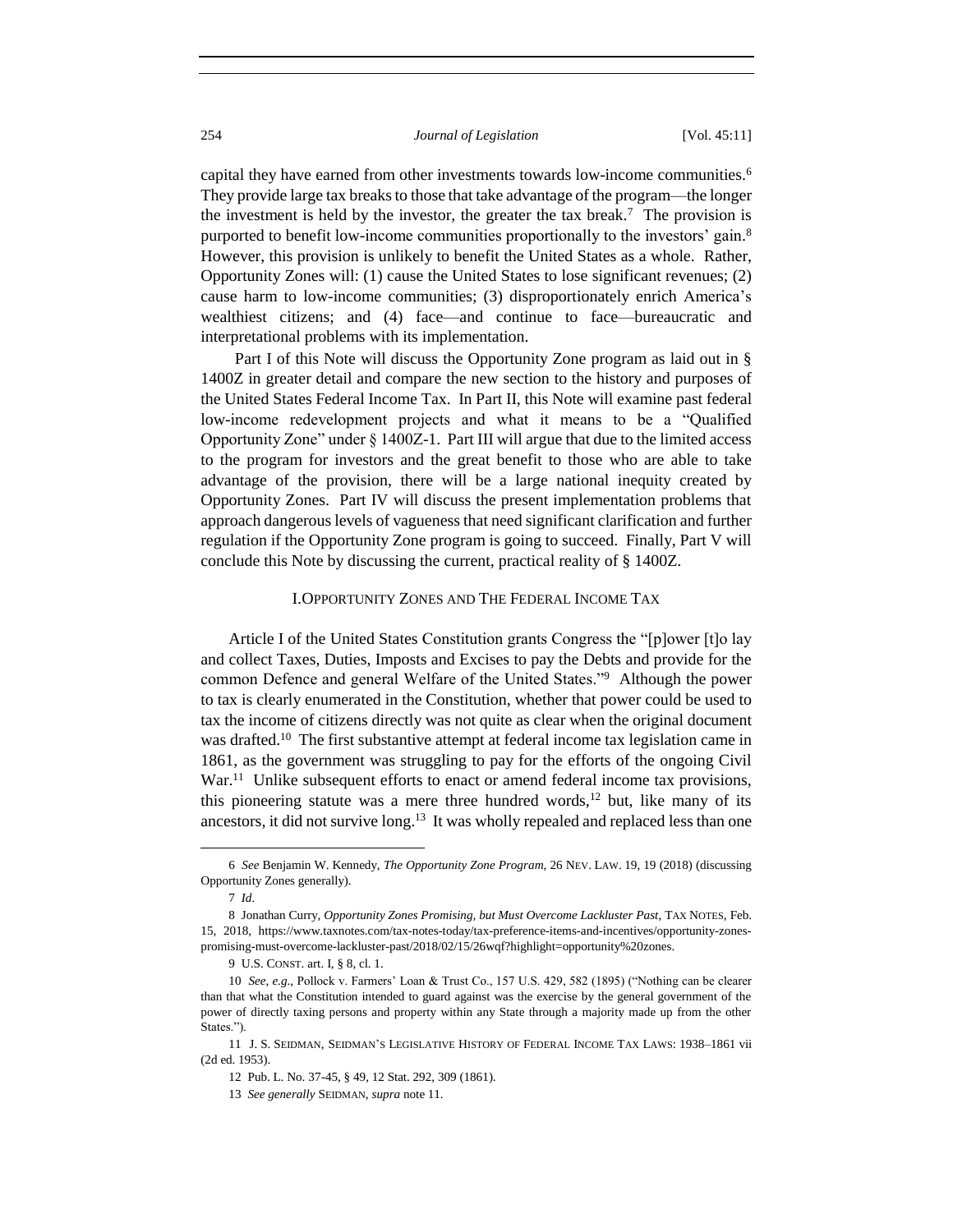year later.<sup>14</sup> The concept of a federal income tax was dealt a another significant blow in 1895, when the Supreme Court in *Pollock v. Farmers' Loan & Trust Co.* held that taxing many kinds of income, including rental income and income from bonds, was unconstitutional as a direct tax. <sup>15</sup> This decision made the formation of income tax as a whole impractical for the time being.<sup>16</sup> But the idea of a federal income tax was not wholly ruled out, and in 1913, Congress acted to ratify the Sixteenth Amendment to explicitly give Congress the "power to lay and collect taxes on incomes, from whatever source derived, without apportionment among the several States, and without regard to any census or enumeration."<sup>17</sup> Thus, the modern concept of a federal income tax was born.

Since 1916, a number of legislative additions were made to the federal income tax in Title 26 of the United States Code.<sup>18</sup> Significantly, the Supreme Court in *Commissioner v. Glenshaw Glass Co.* ruled that "income" included "gains or profits and income derived from any source whatever."<sup>19</sup> With this clarification, gross income—and therefore what was subject to the federal income tax—included any wages earned, compensation for property, dividends, rent, or generally transactions of any business.<sup>20</sup> From there, the Internal Revenue Code can—and does—exempt some of this income in the general sense from income subject to federal taxation.<sup>21</sup> Although some of the touted "tax cuts" are really reductions in the actual rates of taxation, many "tax cuts" are instead exclusions in what is considered taxable income.<sup>22</sup>

The Tax Cuts and Jobs Act of 2017 is no different. Although the taxation rate for the highest income tax bracket was temporarily reduced from 39.6% to 37%, many of the "tax cuts" for which it is named involve federal tax expenditure programs and reduction in what is considered income subject to federal taxation.<sup>23</sup> One such expenditure program is the introduction of Opportunity Zones.<sup>24</sup>

The Opportunity Zone program was designed to "encourage long-term private capital investment in economically distressed communities."<sup>25</sup> There are a number of guidelines that must be followed in order for an investment to be eligible for the program.<sup>26</sup> First, the federal government grants the power of designating tracts of

 $\overline{a}$ 

22 *Id*.

20 *Id*.

<sup>14</sup> *See id*. at 1036.

<sup>15</sup> *Pollock*, 157 U.S. 429 (1895). U.S. CONST. art. I, § 9, cl. 4 states that "[n]o capitation, or other direct, [t]ax shall be laid, unless in [p]roportion to the [c]ensus or [e]numeration herein before directed to be taken."

<sup>16</sup> JAMES L. FREELAND ET AL., FUNDAMENTALS OF FEDERAL INCOME TAXATION: CASES AND MATERI-ALS 14 (Saul Levmore et al. eds., 19th ed. 2018).

<sup>17</sup> U.S. CONST. amend. XVI.

<sup>18</sup> *See generally* SEIDMAN, *supra* note 11 (outlining changes to the Tax Code and the legislative intent behind the changes up to 1938); J. S. SEIDMAN, SEIDMAN'S LEGISLATIVE HISTORY OF FEDERAL INCOME AND EXCESS PROFITS TAX LAWS: 1953-1939 (1954) (outlining Tax Code changes from 1939-1953).

<sup>19</sup> Comm'r v. Glenshaw Glass Co., 348 U.S. 426, 429 (1955).

<sup>21</sup> FREELAND ET AL., *supra* note 16, at 65.

<sup>23</sup> I.R.C. § 1 (2018). Note that although tax rates for individuals were not significantly reduced, the rates for corporations were reduced from 35% to a flat 21%. I.R.C. § 11 (2018).

<sup>24</sup> I.R.C. § 1400Z-1 (2018); I.R.C. § 1400Z-2 (2018).

<sup>25</sup> Kennedy, *supra* note 6, at 19.

<sup>26</sup> *See* §§ 1400Z-1; 1400Z-2.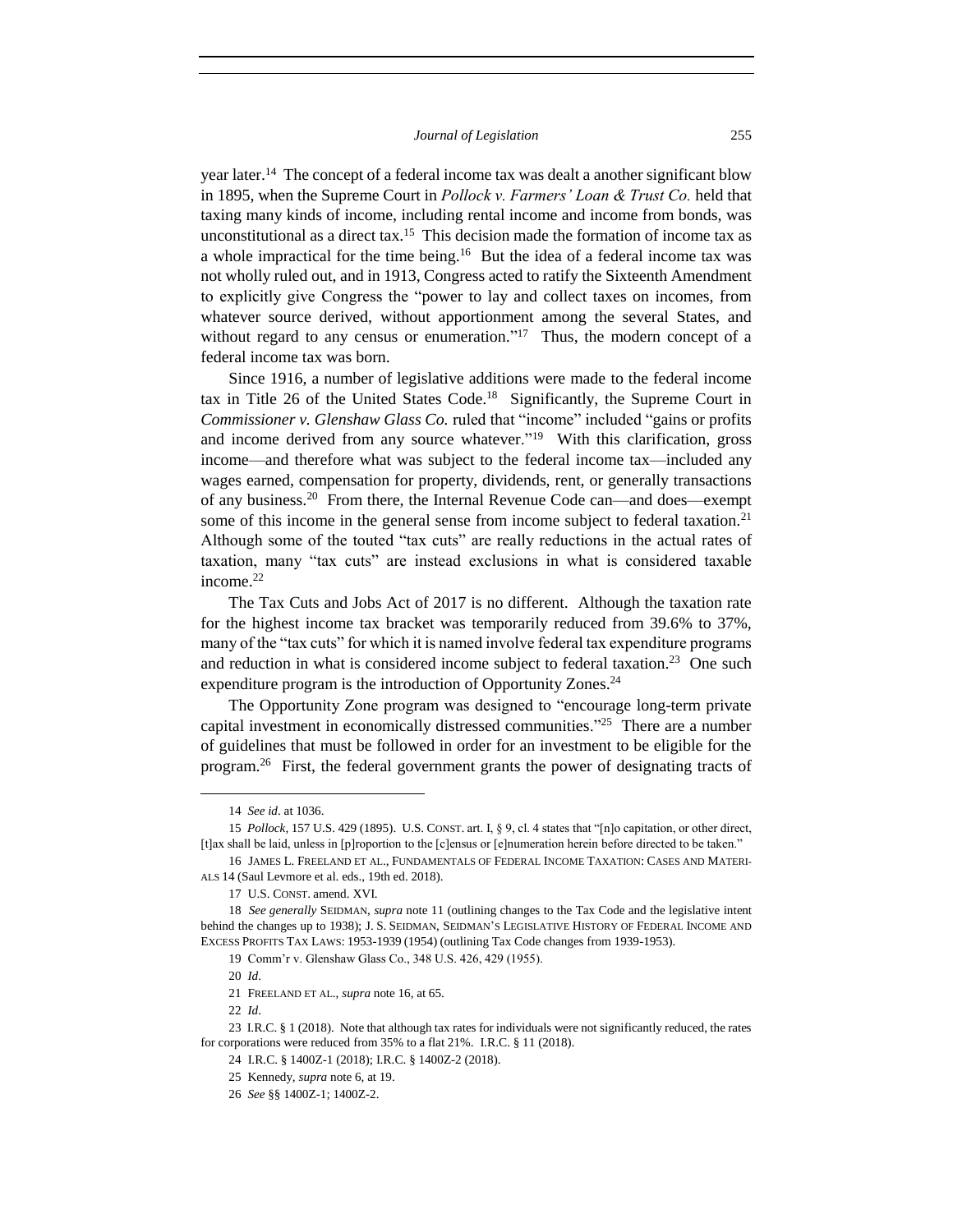land in certain low-income communities as "Qualified Opportunity Zones" in each state to the governor or other chief executive of that state.<sup>27</sup> However, the governor may not designate more than 25% of tracts of land in low-income communities as Qualified Opportunity Zones.<sup>28</sup>

Once the tracts of land have been designated by the governor, the onus is on the potential investors to act. In order to be eligible, an inclined investor must establish a legal entity as a Qualified Opportunity Fund ("Fund").<sup>29</sup> A Fund must be organized as either a corporation or a partnership, and at least 90% of its assets must be Qualified Opportunity Zone property.<sup>30</sup> No individual can invest directly into a Qualified Opportunity Zone.<sup>31</sup> In order for a Fund to be eligible for the benefits, the money must either create a new use for the property (i.e., tear down blighted building and build new multi-use facility), or "substantially improve<sup>[]"</sup> the property.<sup>32</sup> In order to qualify as "substantially improved," a Fund must spend, on improvements alone, an amount greater than the cost basis of the property.<sup>33</sup>

Those who opt into the program—and the communities they invest in—receive substantial benefits. First, in a manner similar to a  $\S$  1031 Exchange,<sup>34</sup> investors are allowed to defer payment of taxes on any capital gains used for the purchase of property in a Qualified Opportunity Zone until 2026 or the time the property is sold, whichever is sooner. In doing so, investors are allowed to utilize capital that would have otherwise been needed for taxes.<sup>35</sup> However, unlike a  $\S$  1031 Exchange, the property sold in the initial transaction does not have to be like-kind: a Fund can sell shares of stock, bonds, or any other property and place the funds into a Qualified Opportunity Zone.<sup>36</sup> Next, a Fund's long-term investment in a Qualified Opportunity Zone also allows for stepped-up cost basis in the Qualified Opportunity Zone property.<sup>37</sup> If a Fund holds the property for five years, then it can report its basis in the property as 10% higher than it was when it was purchased, thereby saving that amount on future capital gains tax in any eventual sale of the property.<sup>38</sup> If the Fund holds the property for seven years, then the basis is stepped-up an additional 5% to 15%<sup>39</sup> Finally, if the Fund holds the property in the Qualified Opportunity Zone for ten years or longer, the basis is fully stepped-up to the value for which the property is eventually sold, effectively eliminating all tax on any capital gains in the property regardless of when, after the ten-year mark, the property is subsequently sold.<sup>40</sup>

<sup>27</sup> § 1400Z-1.

<sup>28</sup> *Id*.

<sup>29</sup> § 1400Z-2.

<sup>30</sup> *Id*.

<sup>31</sup> *Id*.

<sup>32</sup> *Id*.

<sup>33</sup> *Id*.

<sup>34</sup> I.R.C. § 1031 (2018). (allowing a seller of real property to postpone the recognition of any capital gain if the proceeds from the sale are used for the purchase of some other "like-kind" piece of real property).. 35 § 1400Z-2.

<sup>36</sup> *Id*.

<sup>37</sup> *Id*.

<sup>38</sup> *Id*.

<sup>39</sup> *Id*.

<sup>40</sup> *Id*.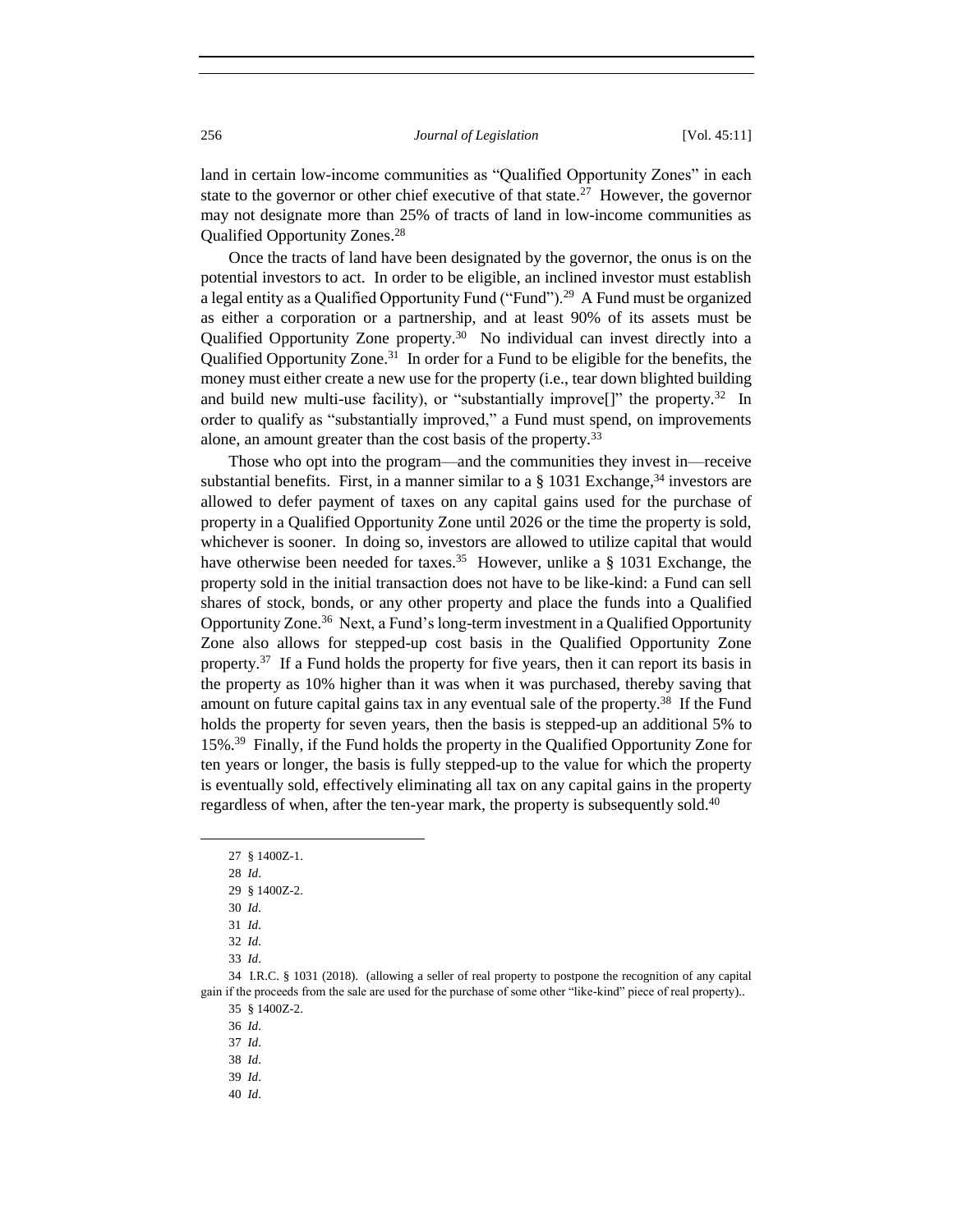At its core, the purpose of a federal income tax is a revenue raising device. $41$ Ideally, this goal should be attained while maintaining, wherever possible, "equity; economic efficiency; and a combination of simplicity, transparency, and administrability."<sup>42</sup> Unfortunately, in the case of Opportunity Zones, there is little evidence to show that these factors were carefully considered. In fact, the provision was not in the original plan for the bill and was only added in the Senate before the bill was hurriedly pushed through for final approval.<sup>43</sup>

The concepts of equity, simplicity, transparency, and administrability as related to Opportunity Zones will be discussed later in this Note.

In regard to economic efficiency, however, this program oversteps its objective as a tax provision. Economic efficiency issues in the Internal Revenue Code "result from taxes changing the economic decisions that people make—decisions such as how much to work, how much to save, what to consume, and where to invest. These changes . . . reduce people's well-being in a variety of ways that can include a loss of output or consumption opportunities."<sup>44</sup> In short, tax legislation should avoid economic efficiency costs influencing the way potential taxpayers act.<sup>45</sup> Programs that have high economic efficiency costs can go as far as influencing whether or not taxpayers decide to get married, whether they will act in the market at all, or instead hold onto their money and remove potential action from commerce.<sup>46</sup> The Opportunity Zone program, at its base, will "change the economic decisions that people make."<sup>47</sup> The large tax benefits will significantly encourage taxpayers to invest in locations covered by the program over those that are not. The desired consequences of this influence for the targeted communities will be discussed in Part II of this Note, but at a more philosophical level, this program will influence the economies of the States as a whole. When the federal government steps in and designates areas for tax benefits, it takes potential investment away from other potential investment locations. Opportunity Zones do not encourage investment as a whole; they encourage investment in certain designated areas over those which are not. This external influence disrupts a free market and prevents economic growth from occurring naturally.<sup>48</sup>

In addition, the Opportunity Zone program is expected to be a large expenditure in the Internal Revenue Code. According to Congress's own conservative estimates in their budget report on the Tax Cuts and Jobs Act, the Opportunity Zone program will result in a revenue loss for the federal government of an average of \$1.6 billion

<sup>41</sup> U.S. GOV'T ACCOUNTABILITY OFFICE, GAO-05-1009SP, UNDERSTANDING THE TAX REFORM DE-BATE: BACKGROUND, CRITERIA, AND QUESTIONS, 1 (2005).

<sup>42</sup> *Id*. at 24.

<sup>43</sup> *See* JOINT COMM. TAXATION, JCX-65-17, COMPARISON OF THE REVENUE PROVISION CONTAINED IN H.R. 1, THE "TAX CUTS AND JOBS ACT," AS PASSED BY THE HOUSE OF REPRESENTATIVES, AND AS AMENDED BY THE SENATE, 8 (2017).

<sup>44</sup> U.S. GOV'T ACCOUNTABILITY OFFICE, GAO-05-1009SP, *supra* note 41, at 35..

<sup>45</sup> *See id*.

<sup>46</sup> *See id*.

<sup>47</sup> *Id*.

<sup>48</sup> *Id*. ("From a national perspective tax revenue is not a cost. Tax revenue is not lost to the nation—it is moved from taxpayers' pockets to the Treasury in order to pay for the programs and services that the government provides . . . [E]fficiency costs . . . can result in forgone production and consumption opportunities.").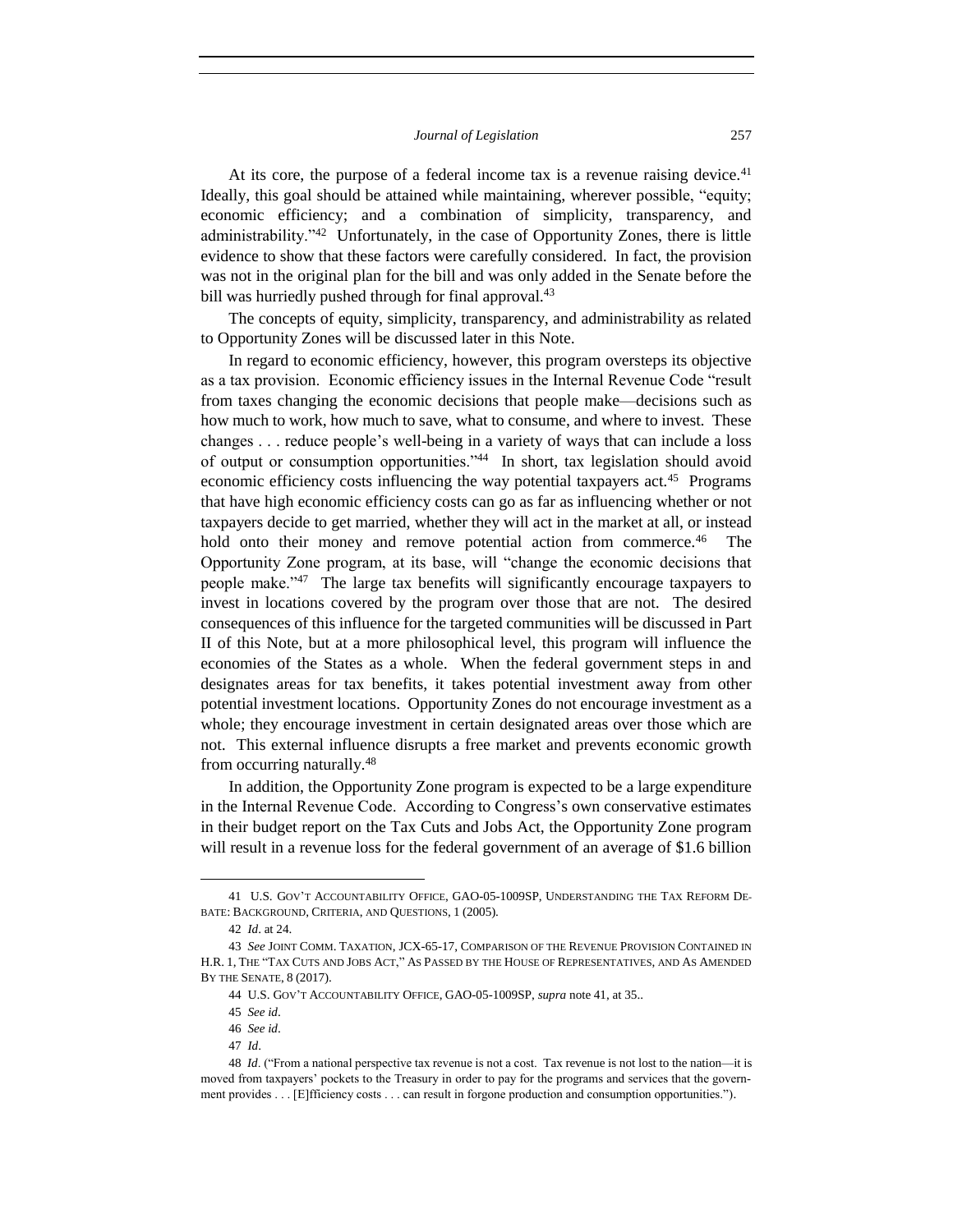per year for the next eight years.<sup>49</sup> In fact, "[t]he revenue loss from the program might be greater than the Joint Committee on Taxation estimated because the incentives for investments are more generous than those for investments under previous programs."<sup>50</sup> With the federal deficit already above \$20 trillion,<sup>51</sup> and the rest of the Tax Cuts and Jobs Act projected by Congress's own conservative estimates to cost the government an average of \$180 billion per year over that same eight-year stretch,<sup>52</sup> the source of revenue to fund this program is unclear. As a result, § 1400Z's presence as part of the Internal Revenue Code is not easily reconciled with the purposes and goals of the federal income tax as a whole.

#### I. IMPACT OF REDEVELOPMENT PROGRAMS ON COMMUNITIES

Regardless of economic efficiency concerns, one of the legislative goals of the Opportunity Zone program is to "encourage long-term private capital investment in economically distressed communities."<sup>53</sup>

The process begins with a designation of Qualified Opportunity Zones.<sup>54</sup> The areas eligible for this designation are limited to those defined as a "low-income community."<sup>55</sup> A "low-income community" is a population census tract where the poverty rate of the tract is 20%, or the median family income for the tract is 80% or less of either the median family income of the given metropolitan area or the median family income of the state as a whole.<sup>56</sup> The governor or chief executive of a given state may designate 25% of these low-income communities as "Qualified Opportunity Zones" ripe for an investment from a potential investor.<sup>57</sup>

This current iteration of Opportunity Zones is far from the first attempt at creating a tax incentive for investors to place funds into economically distressed areas.<sup>58</sup> One early iteration was proposed by Richard Nixon during his 1968 presidential campaign, and gained support of his then opponent, Robert Kennedy, as

<sup>49</sup> JOINT COMM. TAXATION, JCX-67-17, ESTIMATED BUDGET EFFECTS OF THE CONFERENCE AGREE-MENT FOR H.R. 1, THE "TAX CUTS AND JOBS ACT", 6 (2018). This tax expenditure estimate does not reach out far enough to encompass the full step up in cost basis for property held for ten years. As long as the Opportunity Zone program is taken advantage of to its full extent, it should be the most significant loss of revenue surrounding the Opportunity Zone portion of the Tax Cuts and Jobs Act. The costs to the federal government due to this step up will begin in the year 2029 and could potentially continue for decades afterward as well.

<sup>50</sup> Zoe Sagalow, *Opportunity Zones Could Benefit Investors More Than Communities*, TAX NOTES, Aug. 6, 2018, https://www.taxnotes.com/tax-notes-today/tax-cuts-and-jobs-act/opportunity-zones-could-benefit-investors-more-communities/2018/08/06/289zk.

<sup>51</sup> Michael Collins, *The National Debt and the Federal Deficit are Skyrocketing. How it Affects You*, USA TODAY (Oct. 16, 2018, 6:00 AM), https://www.usatoday.com/story/news/politics/2018/10/16/governmentspending-how-rising-federal-debt-deficit-impact-americans/1589889002/ ("The national debt is \$21 trillion and counting.").

<sup>52</sup> *See* JOINT COMM. TAXATION, JCX-67-17, *supra* note 49.

<sup>53</sup> Kennedy, *supra* note 6.

<sup>54</sup> I.R.C. § 1400Z-1 (2018).

<sup>55</sup> *Id*.

<sup>56</sup> I.R.C. § 45D (2018). In 26 U.S.C. § 1400Z-1(c)(1), "low-income community" is described as having the same definition as in 26 U.S.C. § 45D(e).

<sup>57</sup> 26 U.S.C. § 1400Z-1 (2018).

<sup>58</sup> *See* Curry, *supra* note 8.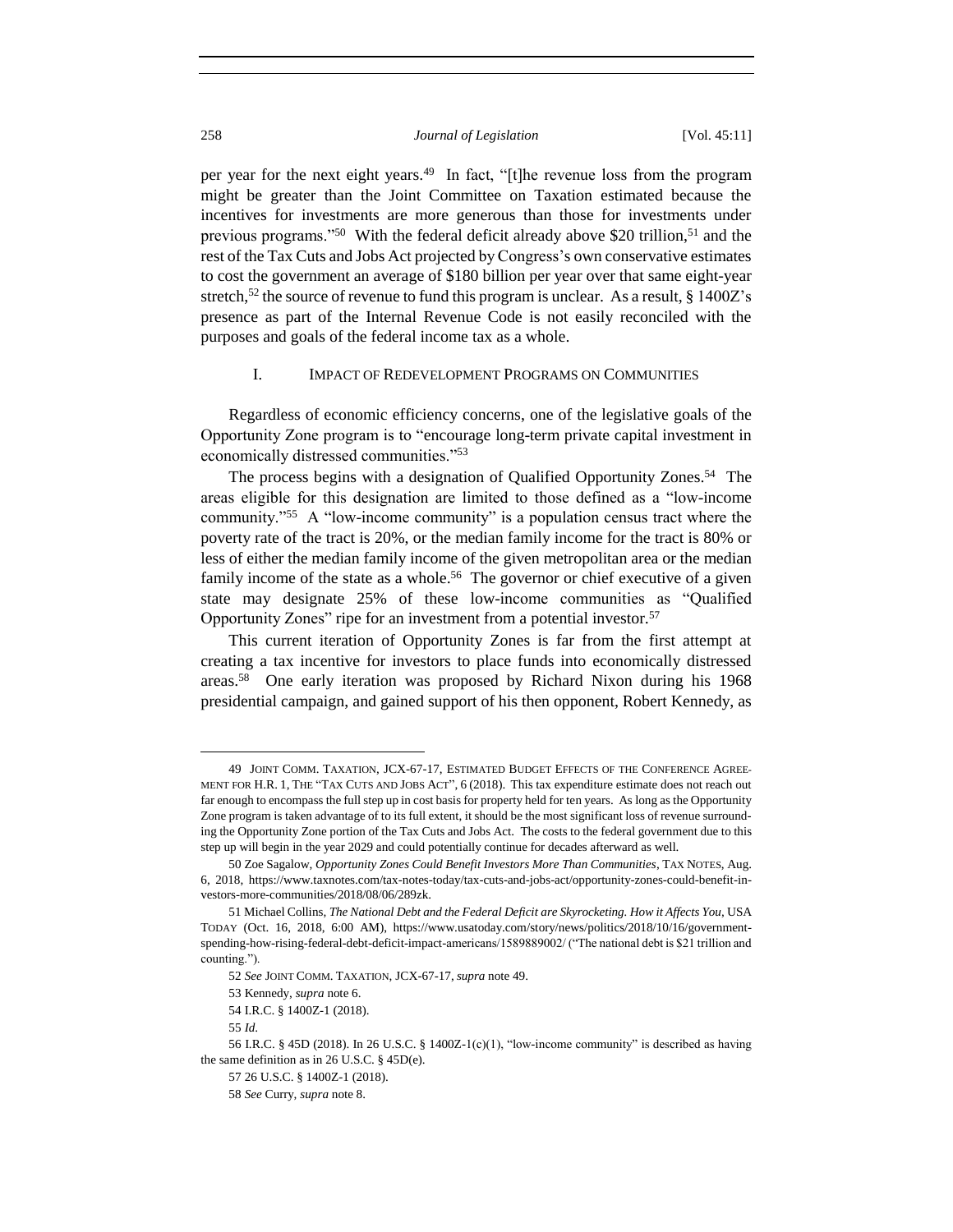well.<sup>59</sup> Neither this, nor any similar proposal, ended up being enacted during his Presidency, yet the ideas and reasoning presented by the candidates mirrored those of many similar programs that followed:

Tax incentives—whether direct credits, accelerated depreciation or a combination of the two—should be provided to those businesses that locate branch offices or new plants in poverty areas, whether in the core cities or in rural America . . . We need seed capital and seed effort in the ghetto. We need a self-perpetuating program which does not rest on barren subsidies which when removed merely return the ghettos of America to their original state. It will be important to devise tax credit programs so that each dollar of credit will have a maximum impact. Once private enterprise begins to develop in the ghetto, it will become cumulative and self-perpetuating. The economic iron curtains which now encompass the ghettos of this country will be dismantled and the people living there will gradually phase into the mainstream of American economic life.<sup>60</sup>

Past programs, both from the federal and state level, have gone by names such as "Empowerment Zones,"<sup>61</sup> "Renewal Communities,"<sup>62</sup> "Enterprise Communities,"<sup>63</sup> and "Enterprise Zones." 64 Implementation in the communities at large has been limited, and where they *have* been implemented, studies found "modest effects overall with relatively high costs."<sup>65</sup> Where positive change has occurred, analysis

<sup>59</sup> Robert B. Semple, Jr., *Nixon Gives Plan for Aiding Slums*, N.Y. TIMES (May 3, 1968), at 26.

<sup>60</sup> Bruce Bartlett, *Enterprise Zones: The Good, The Bad, and The Muddled*, TAX NOTES, Jan. 21, 2014, https://www.taxnotes.com/tax-notes-today/incentives/enterprise-zones-good-bad-and-muddled/2014/01/21/fb98 (quoting 1968 Nixon Campaign Document).

<sup>61</sup> *See generally* Audrey G. McFarlane, *Race, Space, and Place: The Geography of Economic Development*, 36 SAN DIEGO L. REV. 295 (1999). Empowerment Zones as mentioned here were created in 1993 as part of the Omnibus Budget Reconciliation Act of 1993, Pub. L. No. 103-66 (1993). In contrast to Opportunity Zones, they were designed for inner-city use only.

<sup>62</sup> *See generally* Kara Lamb, *Revitalization from the Inside Out: The Attempts to Move Towards an Urban Renaissance in the Cities of the United States and the United Kingdom*, 19 CONN. J. INT'L L. 159 (2003). This version of Renewal Communities was established in the Community Renewal Tax Relief Act of 2000, Pub. L. No. 106-554 (2000). There were eighty Renewal Communities created in the programs first three years.

<sup>63</sup> *See generally* Wilton Hyman, *Empowerment Zones, Enterprise Communities, Black Business, and Unemployment*, 53 WASH. U. J. URB. & CONTEMP. L. 143 (1998). These Enterprise Communities were established alongside Empowerment Zones in the Omnibus Budget Reconciliation Act of 1993, Pub. L. No. 103-66 (1993). In 1998, there were ninety-five across the country.

<sup>64</sup> *See generally* Ellen P. Aprill, *Caution: Enterprise Zones*, 66 S. CAL. L. REV. 1341 (1993). This iteration of Enterprise Zones was introduced by President George H. W. Bush in response to unrest in Los Angeles during the early 1990s. They entertained bipartisan support in Congress, but the provision was ultimately pocket vetoed by President Bush.

<sup>65</sup> JOINT COMM. TAXATION, JCX-38-09, INCENTIVES FOR DISTRESSED COMMUNITIES: EMPOWERMENT ZONES AND RENEWAL COMMUNITIES, 22, (2009). *See also* Deirdre Oakley & Hui-Shien Tsao, *A New Way of Revitalizing Distressed Urban Communities? Assessing the Impact of the Federal Empowerment Zone Program*, 28 J. URBAN AFFAIRS 443 (2006) ("With the exception of a few isolated incidences where individual zones fared better than comparison areas, zone initiatives had little impact."); Joel A. Elvery, *The Impact of Enterprise Zones on Resident Employment*, 23 ECON. DEV. Q. 44 (2009) ("The author finds no evidence that these enterprise zones affected the employment of zone residents."); Robert T. Greenbaum & Jim Landers, *Why Are State Policy Makers Still Proponents of Enterprise Zones? What Explains Their Action in the Face of a Preponderance of the Research?* 32 INT'L REG'L SCI. REV. 466 (2009) ("There is little evidence that they have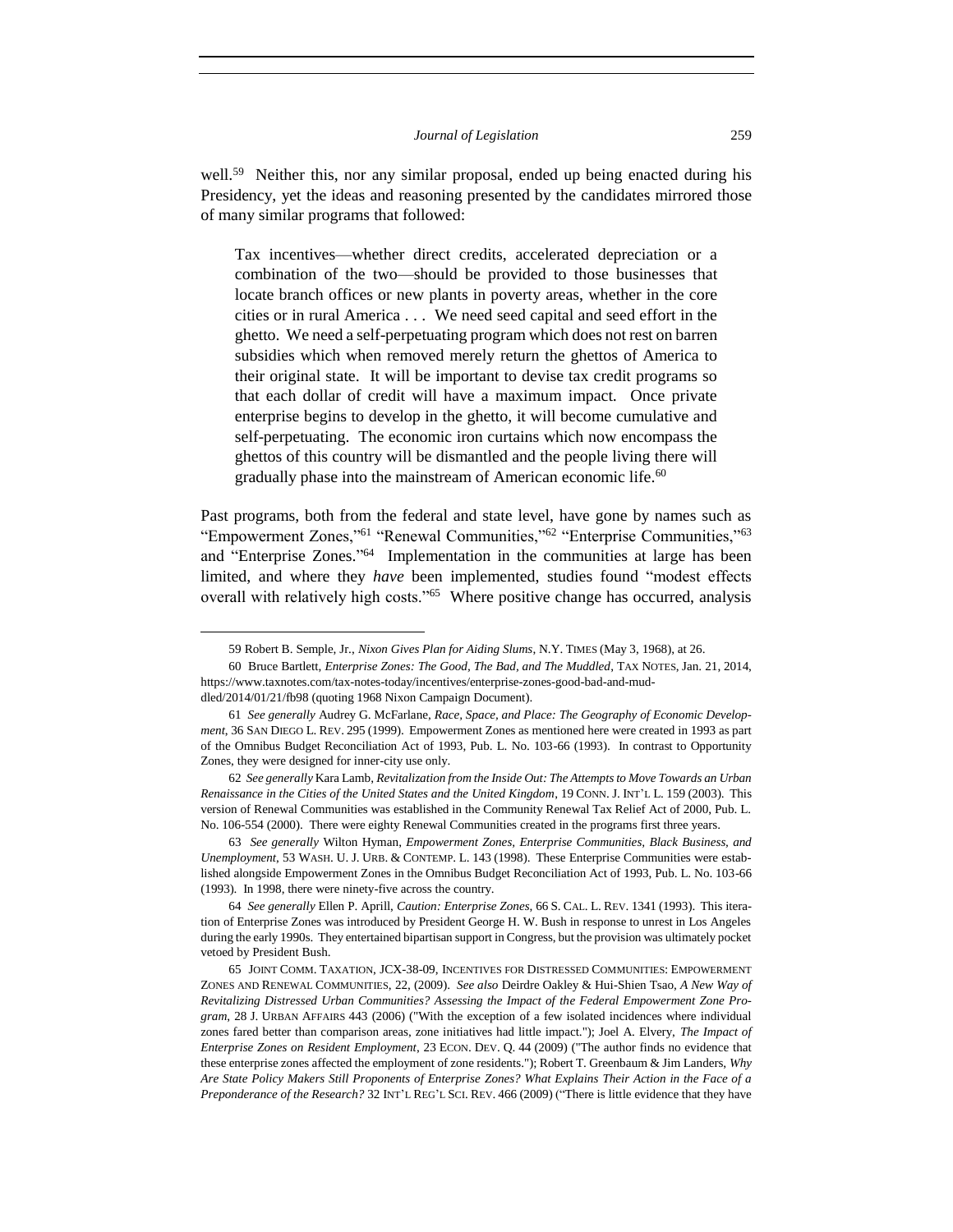"could not tie these changes definitively to the empowerment zone designation" due to a general uptick in the economy as a whole during the period analyzed.<sup>66</sup> More than simply being ineffectual, there is evidence to suggest that these programs may have actually been harmful to the economic well-being of the nation.

First, according to one study, apparent modest increases in the economic wellbeing of those inside the zones "may mask countervailing effects on different subsets of firms" and "[i]ncreases in employment, sales, and capital expenditures in new and existing establishments may be mostly offset by losses in employment, sales, and capital expenditures among firms that close or leave the zone."<sup>67</sup> For most "zone" programs, a limited number of available designations competes with demands to disperse those designations throughout the country without placing any one zone adjacent to another.<sup>68</sup> While one census tract may be designated as a zone eligible for one of these programs, its neighbors that are similarly situated economically may not be granted the same designation. When there is a legislatively established tax incentive to bring business into one zone rather than another, the choice of where an investor might place his or her business is likely affected.<sup>69</sup> While the effect of this choice may initially appear to be a gain to the designated zone, it may, in fact, be a larger detriment to its neighbor that might have otherwise earned the opportunity for the business itself.<sup>70</sup> There is even evidence to suggest that some businesses were prompted to move from one non-designated tract to its designated neighbor, thereby not only not causing a net economic gain for the community as a whole, but instead incurring transactional relocation costs that take revenue out of the community completely.<sup>71</sup>

succeeded."); Stephanie Cumings, *Governor Calls Enterprise Zones 'A Failed 30-Year Experiment*, TAX NOTES, Sep. 12, 2016, https://www.taxnotes.com/state-tax-notes/legislation-and-lawmaking/governor-callsenterprise-zones-failed-30-year-experiment/2016/09/12/bd7w (the then-Governor of New Jersey, Chris Christie, said in a statement after vetoing a renewal of an Enterprise Zone bill: "I am concerned that this bill simply continues a failed 30-year experiment with UEZs at significant costs for the State.").

<sup>66</sup> *Id*. (*quoting* U.S. GOV'T ACCOUNTABILITY OFFICE, GAO-06-727, EMPOWERMENT ZONE AND ENTER-PRISE COMMUNITY PROGRAM: IMPROVEMENTS OCCURRED IN COMMUNITIES, BUT THE EFFECT OF THE PRO-GRAM IS UNCLEAR, 4 (2006)); *see also* Jed Kolko & David Neumark, *Do Some Enterprise Zones Create Jobs?* 29 J. POL'Y ANALYSIS & MGMT. (2010) ("Overall, the evidence indicates that enterprise zones do not increase employment.").

<sup>67</sup> JOINT COMM. TAXATION, JCX-38-09, *supra* note 65, at 23; *but see* Robert T. Greenbaum & John B. Engberg, *The Impact of State Enterprise Zones on Urban Manufacturing Establishments*, 23 J. POL'Y ANALYSIS & MGMT. 315 (2004) ("Zones did lead to new business activity inside the zones. The number of [enterprise] births and employment, payroll, and shipments due to those births all increased significantly in the zones postdesignation.").

<sup>68</sup> *See*, *e.g.*, Lamb, *supra* note 62. The initial legislation limited the total number of renewal communities designable to forty.

<sup>69</sup> *See* U.S. GOV'T ACCOUNTABILITY OFFICE, GAO-05-1009SP,*supra* note 41, at 35 (reviewing the concept of economic efficiency as detailed above).

<sup>70</sup> *See generally* JOINT COMM. TAXATION, JCX-38-09, *supra* note 65.

<sup>71</sup> *Id*.; *see also* Andrew Hanson & Shawn Rohlin, *Do Spatially Targeted Redevelopment Programs Spill Over?* 43 REG'L SCI. & URBAN ECON. 86 (2013) ("Establishments can benefit by literally moving across the street into the EZ to enjoy the benefits of the program without incurring relocation costs associated with moving further from a customer base, employees, or losing other advantages of the immediate location . . . If the goal of policy makers is to induce relocation, it seems that even this modest objective may come at a cost of destroying jobs and establishments in areas that compete with targeted places."); Robin P. Malloy, *The Political Economy of Co-Financing America's Urban Renaissance*, 40 VAND. L. REV. 67, 79 (1987) ("Ultimately, a continuing question about enterprise zones is the extent to which they foster new investment and new job opportunities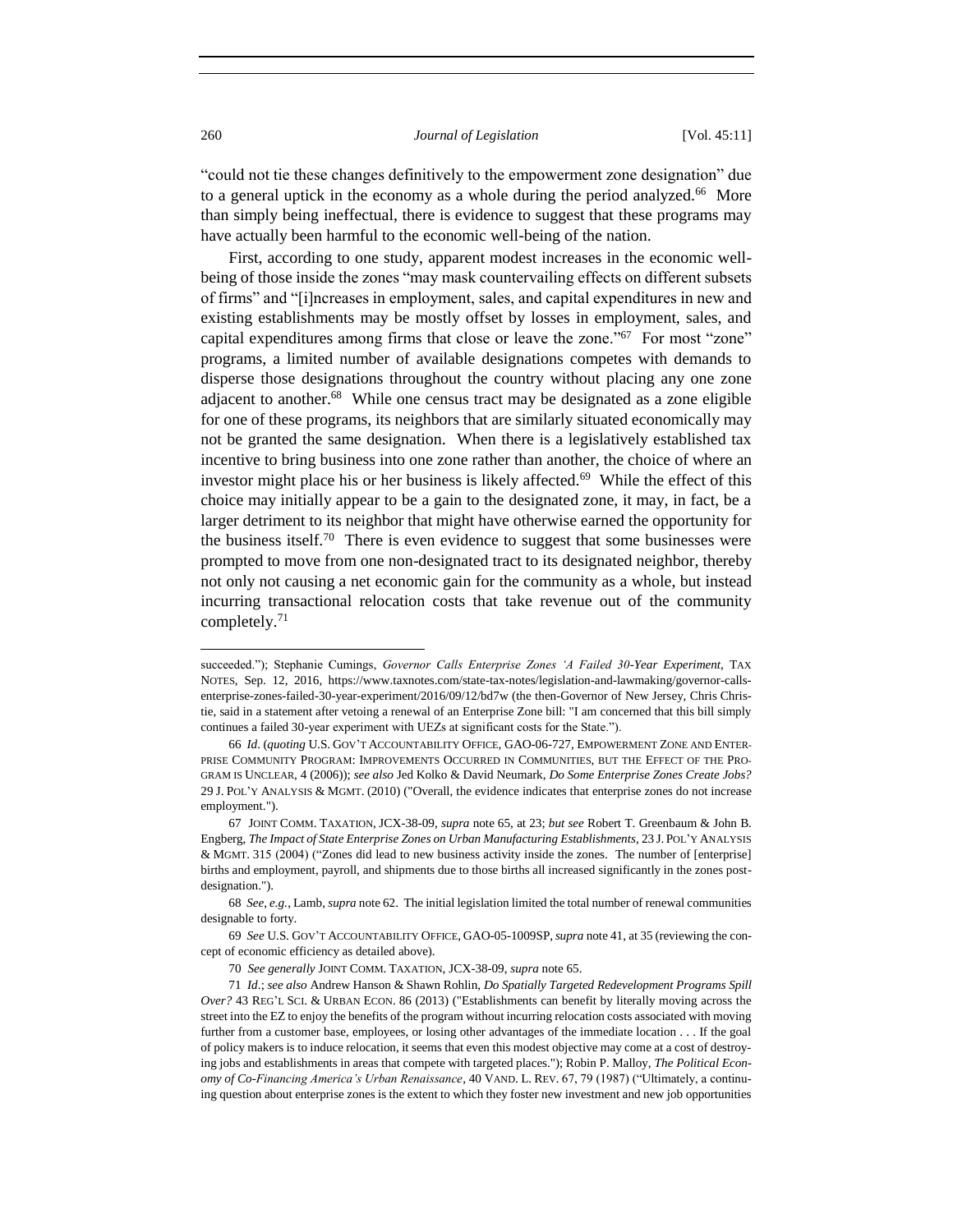Next, there is evidence to suggest that those who lived in the designated zones beforehand were negatively impacted by the implementation as well.<sup>72</sup> In one study, rents increased in the zones by approximately 7%, but the wages earned remained stagnant.<sup>73</sup> As a result, those who were already employed in the zones had to pay more in rent, while earning the same amount of money that they did before the creation of the zone. Housing values increased by approximately 22%—significantly higher than the rent increased.<sup>74</sup> Although this would help those in the zone that owned their home beforehand, it would also make buying less accessible to those who did not already own a home. Another study found that:

[a]mong the new establishments, the [Enterprise Zone] incentives are found to reduce payroll per employee, indicating the new jobs are lowpaying … [Enterprise Zone] policies, finally, are found to significantly accelerate the loss of employment, sales, and capital expenditures accounted for by vanishing establishments, thus offsetting the gains to the other establishments and resulting in the finding of no zone impact common in other studies.<sup>75</sup>

Finally, there are impacts from Enterprise Zones that extend beyond economics. These zones, and other like programs,  $76$  can encourage businesses to relocate to places with less established public transportation and force sprawl.<sup>77</sup> In addition to business relocation, if a large portion is redeveloped, it can force those living in the areas out of their homes and again require those that work in the zone to come from further distances to get to work.<sup>78</sup>

Although these previous programs were similar to Opportunity Zones, they are not the same as Opportunity Zones themselves. Many people still have hope that this new program will be able to benefit low-income communities in the way past programs have purported to  $do.^{79}$  There are three primary ways in which the Opportunity Zone program differs from these various examples of past programs.<sup>80</sup> First, Opportunity Zones are not limited to metropolitan areas.<sup>81</sup> Many past iterations of similar programs have been definitionally constrained to high-density urban areas, while Opportunity Zones can be designated in any tract where the median income is

as opposed to merely shifting business from outside the zone to within the zone.").

<sup>72</sup> *Id*.

<sup>73</sup> *Id*.

<sup>74</sup> *Id*.

<sup>75</sup> Daniele Bondonio & Robert T. Greenbaum, *Do Local Tax Incentives Affect Economic Growth? What Mean Impacts Miss in the Analysis of Enterprise Zone Policies*, 37 REG'L SCI. & URBAN ECON. 121 (2007).

<sup>76</sup> *See generally* Sarah Kogel-Smucker, *Zoning Out: State Enterprise Zones' Impact on Sprawl, Job Creation, and Environment*, 35 B.C. ENVTL. AFF. L. REV. 111 (2008).

<sup>77</sup> *Id*.

<sup>78</sup> *Id*.

<sup>79</sup> *See* Curry, *supra* note 8. ("[W]hile earlier opportunity zone iterations that are no longer in effect, like renewal communities or enterprise zones, were generally found to have disappointing results, opportunity zone proponents say this time will be different.").

<sup>80</sup> *Id*.

<sup>81</sup> I.R.C. § 1400Z-1 (Supp. V 2017).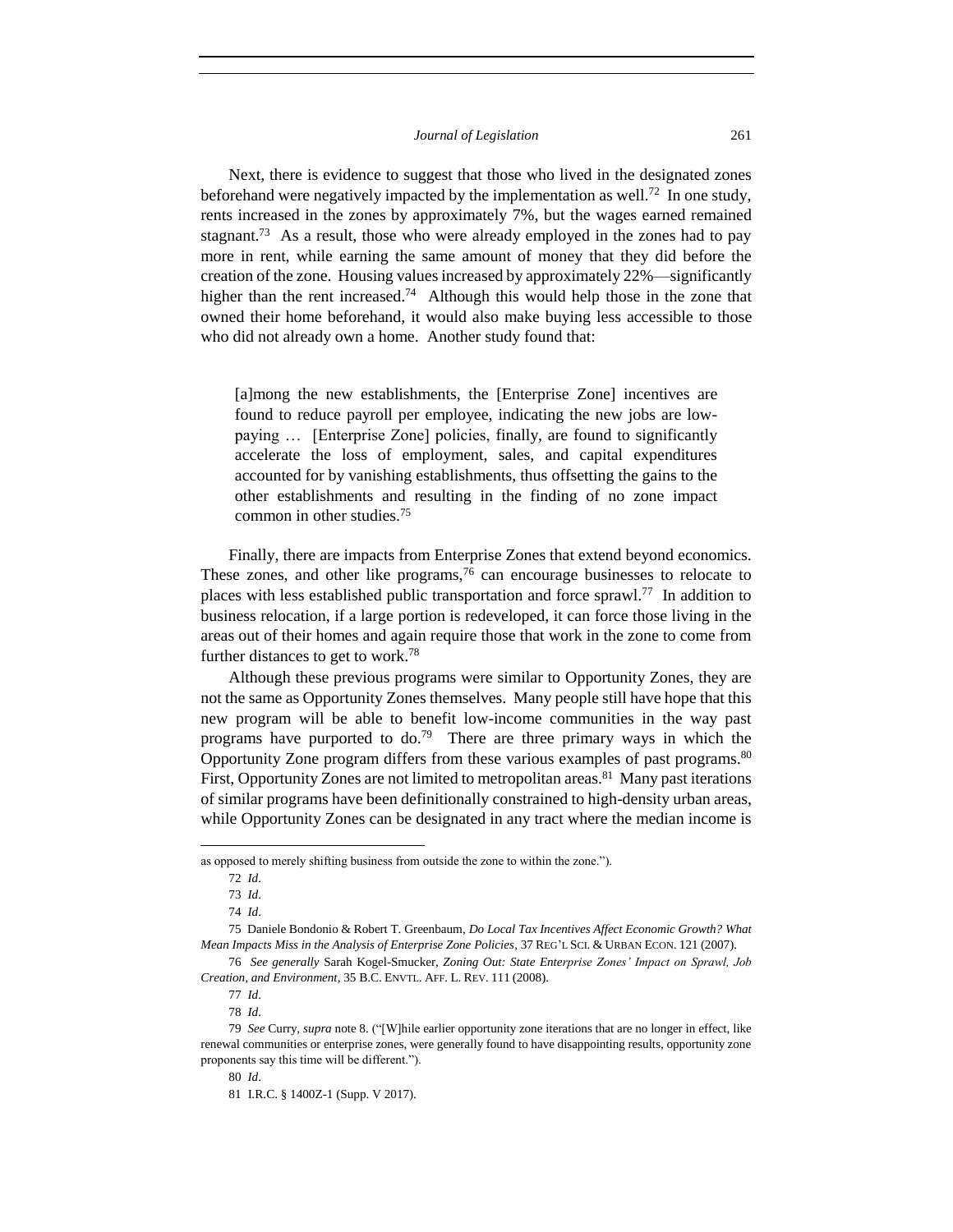$80\%$  or less than the median income statewide.<sup>82</sup> This includes rural areas, small towns, and anything that fits that definition in between.<sup>83</sup> Next, Opportunity Zones encourage investors with larger amounts of capital than most programs, such as "private equity firms, banks, venture capitalists, mutual funds, and hedge funds," to invest to a much greater extent than past programs have.<sup>84</sup> This, on its own, should not affect the end result to the low-income communities much, but it ties into the last difference between Opportunity Zones and many past programs: scalability, or the ability to reach a larger portion of the country. Many past programs have provided upfront subsidies or tax credits of some sort for investing in these areas.<sup>85</sup> In contrast, the Opportunity Zone program provides its benefits on the back end—via tax reductions—by deferring the capital gains tax and stepping-up the cost basis.<sup>86</sup> This foregone revenue does not require any initial expenditure by the federal government and thus allows for this program to be taken advantage of without any cost limit on the scale. $87$  When paired with the way that the program is open to larger investors, this scalability allows for much larger amounts of capital to be placed into the lowincome communities than past programs have.<sup>88</sup>

Even with these differences between many past programs and the current Opportunity Zone program, the end result will likely be the same for targeted lowincome communities. These differences allow the program to be more widely available, but do not address many of the primary criticisms of this type of program generally. This program has no protection against incentives of businesses to relocate from areas nearby—but outside a designated Opportunity Zones—into the Opportunity Zones solely for the Tax Credit.<sup>89</sup> Regarding the economic status of those already within future Opportunity Zones, there is little evidence to suggest that their experience might differ from past programs as well. There is little change in the overall principal in this aspect of the program; it is not addressed in any substantially different manner than any of the predecessors of Opportunity Zones.

 $\overline{a}$ 

85 Curry, *supra* note 8.

88 *Id*.; *see also* BERNSTEIN & HASSETT, *supra* note 84 ("Our key observation is that existing and prior approaches have not harnessed the power of intermediaries such as private equity firms, banks, venture capitalists, mutual funds, and hedge funds. By focusing on often small individual businesses, policies have implicitly required an unrealistically large amount of coordination among potential investors, and hence, have failed."). A focal point of the argument made by Bernstein and Hassett in their 2015 report was the need to allow an Opportunity Zone-like program to be more accessible to these "intermediaries." *Id*. In theory, it would allow for more capital to be placed into the communities by being both a larger source of that capital and requiring less coordination between parties to formulate larger-scale projects in targeted low-income communities. A project of the size discussed here would often require government funding and action for redevelopment, but this type of program would allow private investors to act in the manner and at the scale of a government project.

89 *See generally* I.R.C. § 1400Z-1 (Supp. V 2017); I.R.C. § 1400Z-2 (Supp. V 2017); Hanson & Rohlin, *supra* note 71, at 86 ("[E]stablishments can benefit by literally moving across the street into the EZ to enjoy the benefits of the program without incurring relocation costs associated with moving further from a customer base, employees, or losing other advantages of the immediate location . . . [I]f the goal of policy makers is to induce relocation, it seems that even this modest objective may come at a cost of destroying jobs and establishments in areas that compete with targeted places.").

<sup>82</sup> *See* Curry, *supra* note 8.

<sup>83</sup> *Id*.

<sup>84</sup> JARED BERNSTEIN & KEVIN A. HASSETT, ECON. INNOVATION GRP., UNLOCKING PRIVATE CAPITAL TO FACILITATE ECONOMIC GROWTH IN DISTRESSED AREAS,17 (2015).

<sup>86</sup> *Id*.

<sup>87</sup> *Id*.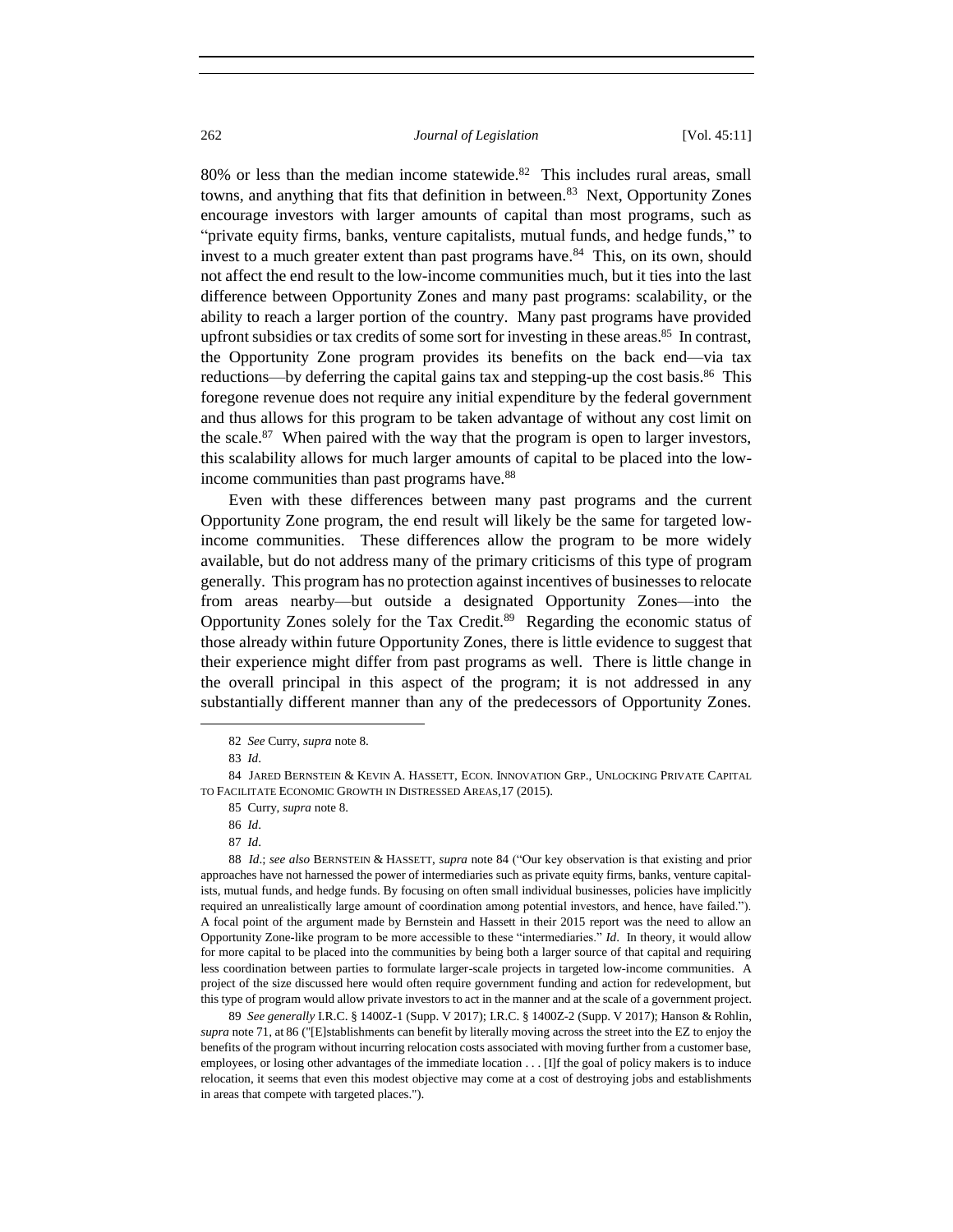Whether or not employers pass savings onto their employees by creating more jobs, raising wages, or some other means is completely up to the employer.<sup>90</sup> History demonstrates employers do not typically pass down such savings to their employees.<sup>91</sup> In addition, the effects on sprawl will likely not be affected much by this new program. Although Opportunity Zones, unlike many previous iterations, do allow for these zones to be placed in rural areas, based upon sheer need and stated purpose, the majority will likely still be placed in urban communities.<sup>92</sup>

Section 1400Z-1's definition of "tract of land eligible" is an additional issue that could limit Opportunity Zones tangible benefits to communities. Defined as a "Qualified Opportunity Zone," it focuses only upon the income of the residents in a given tract of land.<sup>93</sup> There is some understandable fear surrounding this lack of clarification for a number of reasons. $94$  First, there could be a tract that is economically stable with some profitable commercial properties and a small amount of low-income housing. <sup>95</sup> In addition, tracts adjacent to Qualified Opportunity Zones that have an income level above the threshold may be lumped into the program as long as their income level does not exceed 125% of the contiguous tract.<sup>96</sup> Or the tract could be immediately adjacent to an already economically successful area that would receive a significant amount of the benefit. $97$  Because of this, there is considerable concern that low-income communities might not benefit much at all from the program.<sup>98</sup>

Many scholars believe that the heart of the problem lies deeper than an incentive investors can solve.<sup>99</sup> Many believe the root of the problem is a need for social rather than economic—change, especially one targeted in the manner that this program is.<sup>100</sup> The evidence shows that programs similar to Opportunity Zones "fail to promote the social change necessary to support sustainable communities."<sup>101</sup>

<sup>90</sup> *See generally* I.R.C. § 1400Z-1 (Supp. V 2017); I.R.C. § 1400Z-2 (Supp. V 2017); Joel A. Elvery, *The Impact of Enterprise Zones on Resident Employment*, 23 ECON. DEV. Q. 44, 44 (2009) ("[T]he author finds no evidence that these enterprise zones affected the employment of zone residents.").

<sup>91</sup> *Id*.

<sup>92</sup> *See* Kennedy, *supra* note 6; *see generally* Sarah Kogel-Smucker, *Zoning Out: State Enterprise Zones' Impact on Sprawl, Job Creation, and Environment*, 35 B.C. ENVTL. AFF. L. REV. 111 (2008).

<sup>93</sup> I.R.C. § 1400Z-1 (Supp. V 2017).

<sup>94</sup> *See* Cedric L. Richmond, *Congressional Black Caucus Raises Concerns with O-Zone Regs*, TAX NOTES, Dec. 28, 2018, https://www.taxnotes.com/tax-notes-today/opportunity-zones/congressional-black-caucus-raises-concerns-o-zone-regs/2019/01/09/291d9?highlight=opportunity%20zones%20basis ("[T]he Treasury Department should draft rules that ensure that benefits flow to communities and residents, not just wealthy investors.").

<sup>95</sup> *Id*.

<sup>96</sup> I.R.C. § 1400Z-1 (Supp. V 2017).

<sup>97</sup> Richmond, *supra* note 94. ("Some of the already designated Opportunity Zones . . . about communities that are well off already or already receiving ample investment flows.").

<sup>98</sup> *Id*.

<sup>99</sup> *See generally* Sagalow, *supra* note 50.

<sup>100</sup> Bruce Bartlett, *Enterprise Zones: The Good, The Bad, and The Muddled*, TAX NOTES (Jan. 21, 2014), https://www.taxnotes.com/tax-notes-today/incentives/enterprise-zones-good-bad-and-muddled/2014/01/21/fb98.

<sup>101</sup> Jennifer Forbes, *Using Economic Development Programs as Tools for Urban Revitalization: A Comparison of Empowerment Zones and New Markets Tax Credits*, 2006 U. ILL. L. REV. 177, 197. *See also* Richmond, *supra* note 94 (As it stands, the Congressional Black Caucus states that "[t]he Treasury Department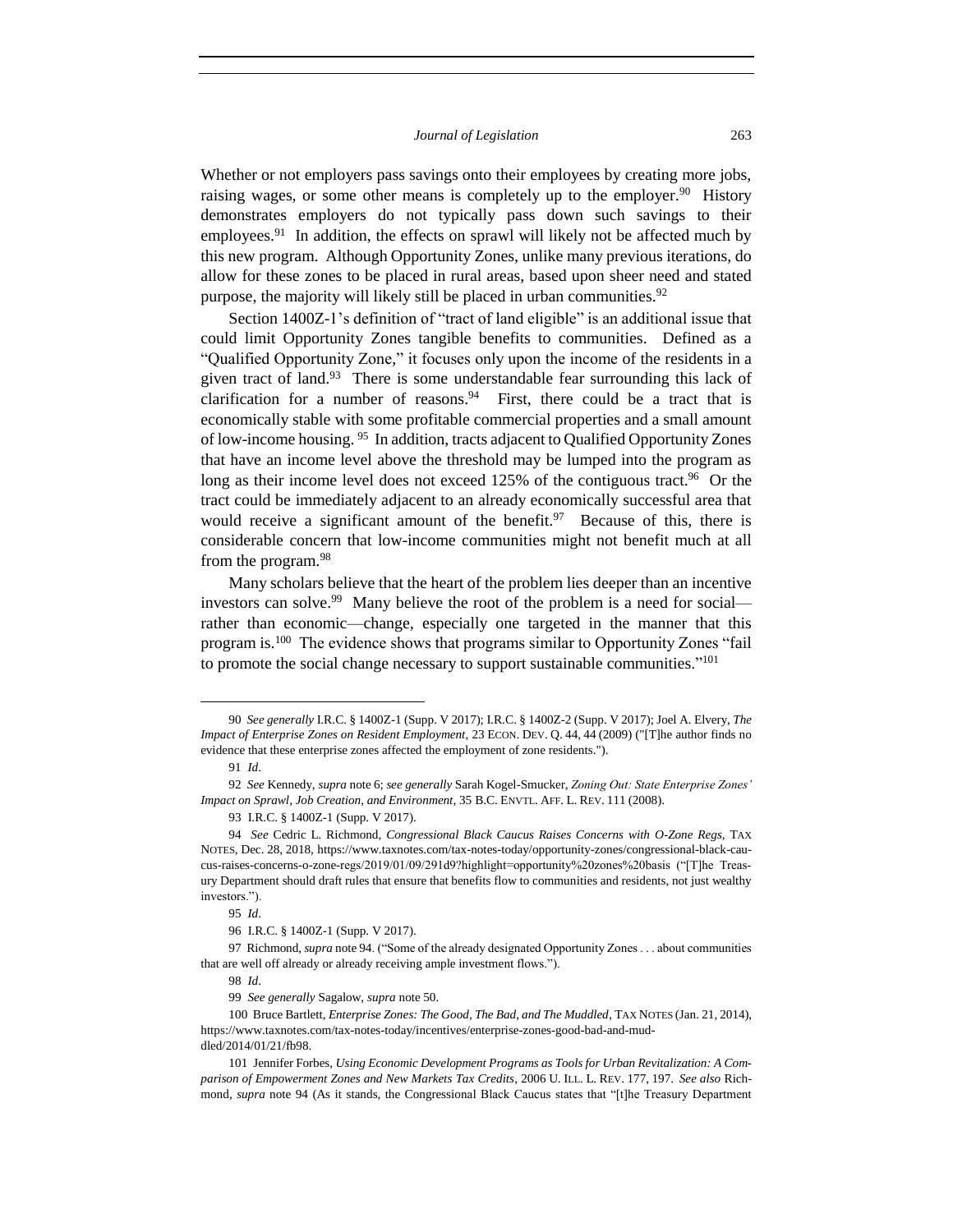If programs similar to Opportunity Zones have, in the past, failed to benefit the targeted communities and Opportunity Zones themselves seem like they will not be much different, the question becomes: "who *does* stand to benefit from Opportunity Zones?"

#### II.THE SCALE OF THE BENEFITS TO INVESTORS UNDER § 1400Z

The true beneficiaries of the implementation of Opportunity Zones are the investors that take advantage of the program. Although it was touted as a program that would primarily benefit those who live in low-income communities,  $102$  most of the economic benefit will be gained by investors instead.<sup>103</sup>

By one estimate from the Joint Committee on Taxation, the Opportunity Zone program is expected to amount to an expenditure of \$6.7 billion over the next five years.<sup>104</sup> In the black letter of the Tax Cuts and Jobs Act, none of that expenditure goes directly to the targeted low-income communities.<sup>105</sup> The full extent of the expenditure comes in the form of tax breaks to the investors.<sup>106</sup> This is not to say that the program does not have a supposed benefit to the target communities, but it does not arise in a direct manner.<sup>107</sup> The previous section explored what benefits were supposed to be gained by the private investment into communities labelled as Opportunity Zones.

The theory through which the benefit is supposed to materialize in the lowincome communities is "trickle-down" economics.<sup>108</sup> The thought behind this theory in regard to an Opportunity Zone-like program contends that "[i]nvesting in downtown shopping centers, hotels, office buildings, and restaurants is supposed to create job opportunities for the unskilled and difficult to employ."<sup>109</sup> According to Malloy, the "problem with the trickle down assertion is that it ignores simple economic realities about job creation. As long as money is not stuffed in a mattress, it will be employed in some capacity in the economy. The result is that jobs will be created with that money."<sup>110</sup> In addition, there are strong arguments that the trickle-

should take its responsibility seriously here and ensure that the public's interest in promoting sustainable economic and community development is being met.").

<sup>102</sup> *See* Kennedy, *supra* note 6.

<sup>103</sup> *See generally* Stephen M. Rosenthal, *Opportunity Zones May Create More Opportunities for Investors and Syndicators than Distressed Communities*, TAX POL'Y CTR. (Aug. 2, 2018) https://www.taxpolicycenter.org/taxvox/opportunity-zones-may-create-more-opportunities-investors-and-syndicators-distressed.

<sup>104</sup> *See* Sagalow, *supra* note 50.

<sup>105</sup> *See generally* Tax Cuts and Jobs Act of 2017, Pub. L. No. 115-97, 131 Stat. 2044 (codified as amended in scattered sections of 26 U.S.C.).

<sup>106</sup> *See generally* 26 U.S.C. § 1400Z-2 (Supp. V 2017).

<sup>107</sup> *Id*.

<sup>108</sup> *See* Malloy, *supra* note 71, at 123-24; Tejvan Pettinger, *Trickle Down Economics*, ECON. HELP (Nov. 9, 2017), https://www.economicshelp.org/blog/174/economics/trickle-down-economics/ ("[t]rickle down economics is a term used to describe the belief that if high-income earners gain an increase in salary, then everyone in the economy will benefit as their increased income and wealth filter through to all sections in society.").

<sup>109</sup> Malloy, *supra* note 71, at 123.

<sup>110</sup> *Id*. at 124. Malloy continues:

For instance, a city's using one million dollars in tax revenues to subsidize a business that employs a number of people only means that the one million dollars that would have been available for individuals to invest in the marketplace has been invested for them by the city. Individuals in possession of the money would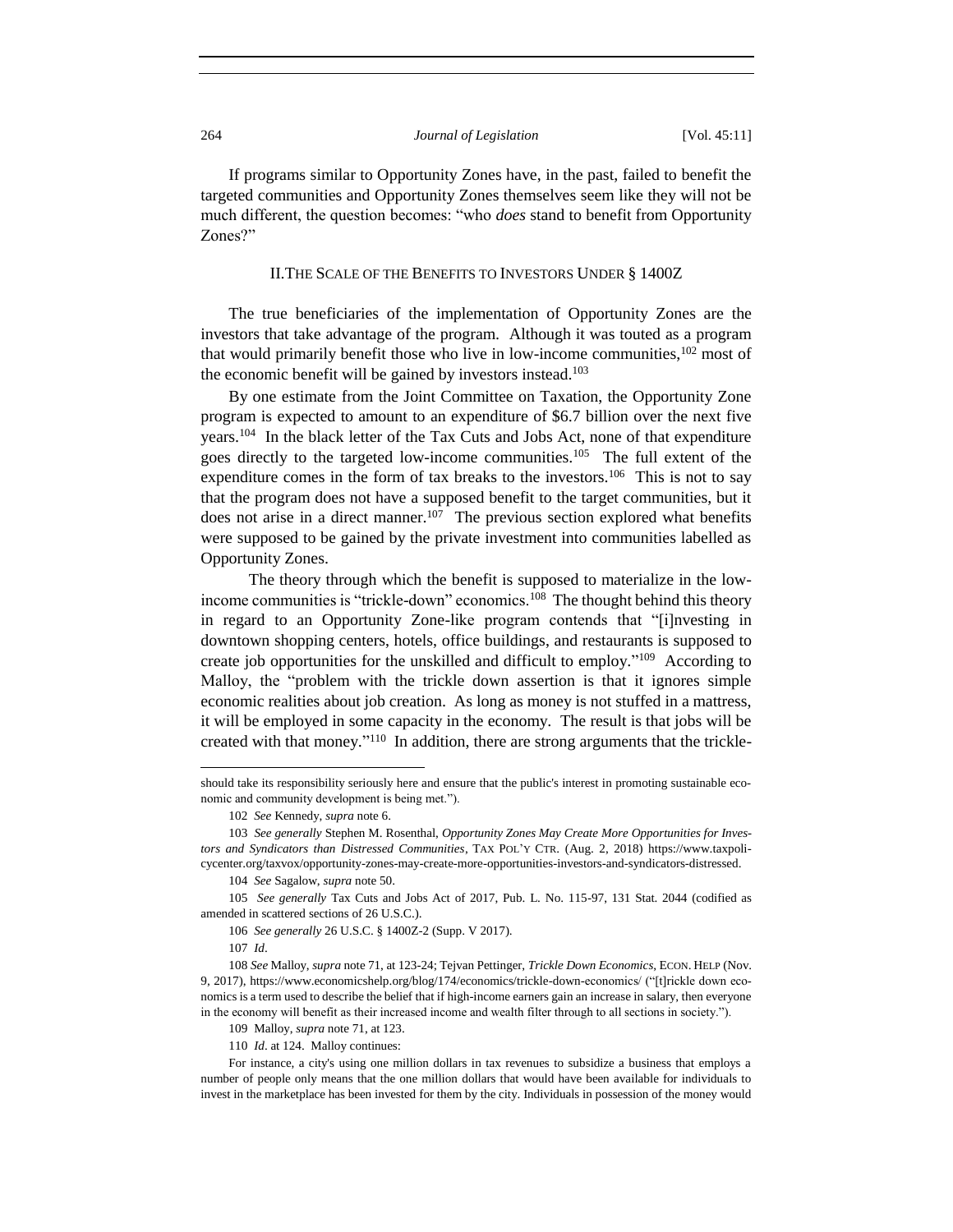down theory does not actually "trickle".<sup>111</sup> In many cases, the beneficiaries of tax expenditures end up holding the wealth themselves instead of passing it along in the form of more jobs, higher wages, or even expenditures of their own.<sup>112</sup>

As Malloy said, "[a]s long as money is not stuffed in a mattress, it will be employed in some capacity in the economy."<sup>113</sup> But there is nothing in the Opportunity Zone provision that would require—or even strongly encourage—the beneficiaries of an Opportunity Zone to place that money back into the community from which the tax benefit was gained.<sup>114</sup> Opportunity Zones cannot be taken advantage of by individual investors looking to better their community;<sup>115</sup> instead only entities, Funds, can invest through the program.<sup>116</sup> The fact that only entities can invest in the Opportunity Zones creates a barrier to smaller investors, and, as a result, the majority of Funds will likely be created by the extremely wealthy, with interests far wider than the community affected by the program. A Fund can invest in an Opportunity Zone in Jackson, Mississippi and take the tax savings from the project and instead use it to improve the Fund owner's corporate office in Santa Clara, California. Or, in an even less beneficial outcome to the economy of the community, it could simply hold it in their tax haven in Venezuela.<sup>117</sup> As a result, "[t]he evidence that … a supply-side tax cut to the top income level will grow the economy, is no stronger than the evidence for an enterprise zone."<sup>118</sup>

Whether an investor has the community in mind or is truly self-interested, there is a large incentive to take advantage of the Opportunity Zone program. Although the benefits to the targeted communities are more ethereal and theoretical, the benefits to the investors are concrete and substantial.<sup>119</sup>

First, placing money into a Fund and investing in an Opportunity Zone allows for a deferment of any capital gains income tax that may be due on the property sold.<sup>120</sup> When investors sell property that is eligible for treatment as a capital gain

have purchased more goods and services than they otherwise were able to and thereby would have increased job opportunities in the activities most valued by community members. Thus, the one million dollars is still only one million dollars no matter who is spending it, and the jobs created by one project merely mean the loss of potential jobs elsewhere.

*Id*. at 124-25.

<sup>111</sup> John Kenneth Galbraith, *Recession Economics*, N.Y. REV. OF BOOKS (Feb. 4, 1982) (recalling the nineteenth-century "horse-and-sparrow" theory, a predecessor of trickle-down economics: "[i]f you feed the horse enough oats, some will pass through to the road for the sparrows."); *see also* David Weigel, *It's the One Thing Rand Paul and Barack Obama Agree On, and It Doesn't Work*, SLATE (Jan. 10, 2014), https://slate.com/news-and-politics/2014/01/enterprise-zones-the-one-thing-rand-paul-and-barack-obamaagree-on-and-it-doesn-t-work.html.

<sup>112</sup> *See* Heather Stewart, *Wealth Doesn't Trickle Down*—*It Just Floods Offshore, Research Reveals*, GUARDIAN (Jul. 21, 2012), https://www.theguardian.com/business/2012/jul/21/offshore-wealth-global-economy-tax-havens.

<sup>113</sup> Malloy, *supra* note 71, at 124.

<sup>114</sup> *See* I.R.C. § 1400Z-2 (Supp. V 2017).

<sup>115</sup> *Id*.

<sup>116</sup> *See* BERNSTEIN & HASSETT, *supra* note 84, at 1, 17 (urging the any new program—the eventual Opportunity Zone program—to utilize intermediaries as investors instead of individuals).

<sup>117</sup> *See*, *e.g.*, Stewart, *supra* note 112.

<sup>118</sup> Weigel, *supra* note 111.

<sup>119</sup> *See* Kennedy, *supra* note 6.

<sup>120</sup> I.R.C. § 1400Z-2 (Supp. V 2017).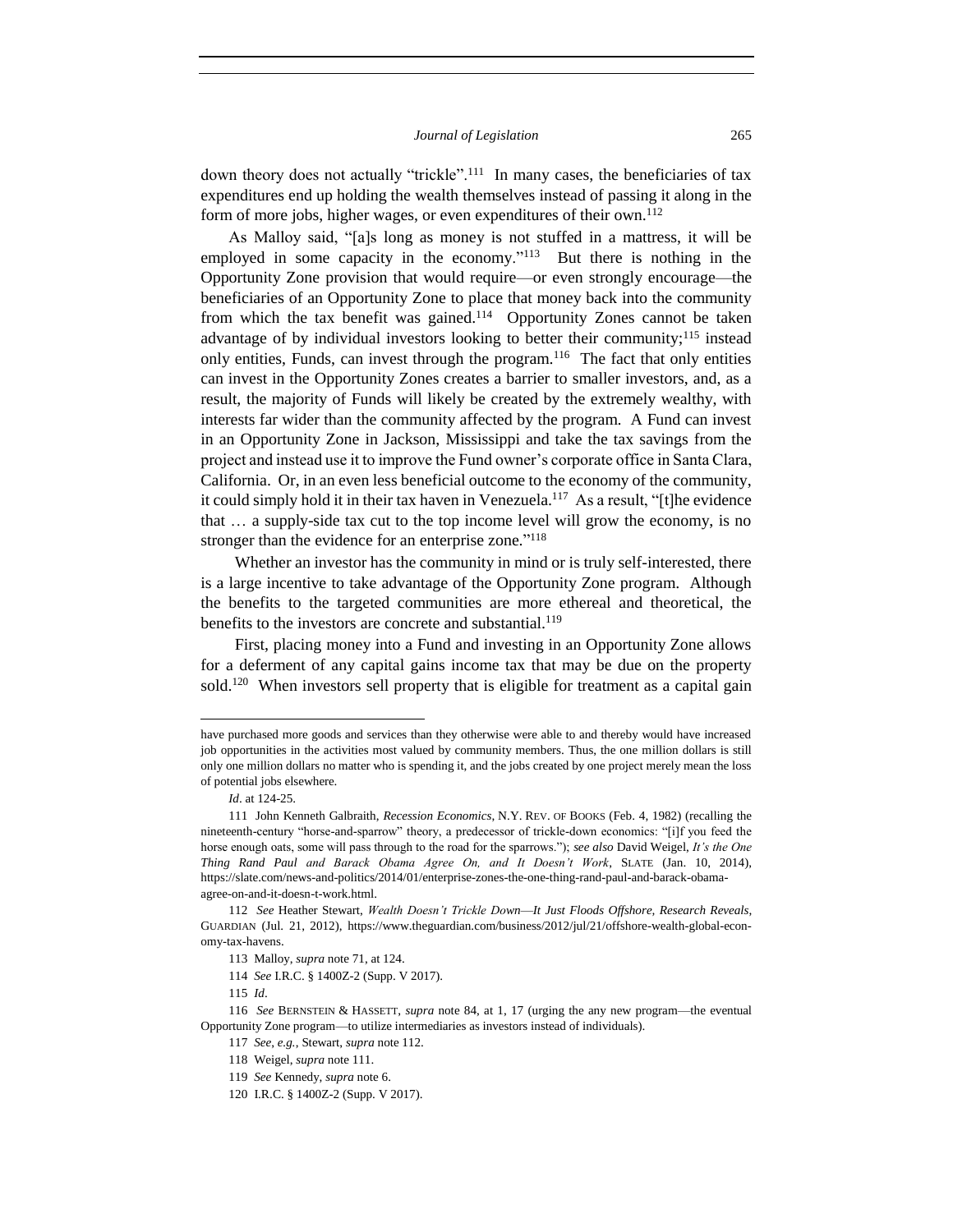and reinvest it into an Opportunity Zone, the capital gains income tax can be deferred in the same way a  $\S$  1031 Exchange can.<sup>121</sup> The primary difference between the income tax deferment in a § 1031 Exchange and the Opportunity Zone program, is that a § 1031 Exchange is required to be a like-kind exchange; most often, capital from the sale of a real estate investment property repurposed into the purchase of a new real estate investment property.<sup>122</sup> An investment in an Opportunity Zone, on the other hand, does not have to be a like-kind exchange.<sup>123</sup> Instead, any property eligible for treatment for capital gains—whether it is a piece of real estate investment property, stocks or other securities interests, or any other type of capital gains property—may be rolled over into a Fund and deferred.<sup>124</sup> The deferment for an Opportunity Zone lasts until the earlier of the end of 2026 or the date the Opportunity Zone property is eventually sold.<sup>125</sup> Although the income tax for capital gains will eventually be paid by the investor, the time value of money results in greater value on their income than would have otherwise been possible without deferment.<sup>126</sup> Although the deferment of tax allows capital to be utilized more freely, a much larger benefit of the program is the option to pay no tax on income from a particular transaction.<sup>127</sup>

In addition to deferment, the Opportunity Zone program also offers the avoidance of some taxes altogether. For tax purposes, income from the sale of property is calculated by finding the difference between the amount realized by the taxpayer in the final sale of the property and the taxpayer's adjusted basis in the property.<sup>128</sup> A property's basis is effectively the purchase price with certain statutory adjustments in the Internal Revenue Code such as depreciation.<sup>129</sup>

Opportunity Zones offer one such adjustment to the basis of a property.<sup>130</sup> After a Fund holds a property for five years, the basis of that property is adjusted up by 10%, thus exempting the fund from all taxation on that extra 10% of the purchase price.<sup>131</sup> After an additional two years, that basis is raised another 5%, totaling an exemption of 15% of the original purchase price. $132$ 

The most significant benefit for investors in the Opportunity Zone program

<sup>121</sup> I.R.C. § 1031 (2012 & Supp. V 2017); *see also* I.R.C. § 1400Z-2 (Supp. V 2017).

<sup>122</sup> *See* INTERNAL REVENUE SERVICE, LIKE-KIND EXCHANGES UNDER IRC CODE SECTION 1031 (2008), https://www.irs.gov/newsroom/like-kind-exchanges-under-irc-code-section-1031 (explaining the requirements of a like-kind exchange for the purposes of a tax deferment).

<sup>123</sup> I.R.C. § 1400Z-2 (Supp. V 2017).

<sup>124</sup> *See* Kennedy, *supra* note 6.

<sup>125</sup> I.R.C. § 1031 (2012 & Supp. V 2017).

<sup>126</sup> *Glossary of Terms*, NEW BRANCH REAL ESTATE ADVISORS, http://www.newbranchre.com/Market/Glossary-of-Terms (last visited Apr. 14, 2019)(defining the time value of money as "[a]n economic principle recognizing that a dollar today has greater value than a dollar in the future because of its earning power."); *see also Time Value of Money*, INVESTOPEDIA, (last visited Apr. 14, 2019) ("[M]oney available now is worth more than the same amount in the future because of its potential earning capacity.").

<sup>127</sup> *See generally* LYSANDER SPOONER, NO TREASON: THE CONSTITUTION OF NO AUTHORITY (1870).

<sup>128</sup> I.R.C. § 1001 (Supp. V 2017).

<sup>129</sup> FREELAND ET AL., *supra* note 16, at 115.

<sup>130</sup> I.R.C. § 1400Z-2 (2018).

<sup>131</sup> *Id*.

<sup>132</sup> *Id*.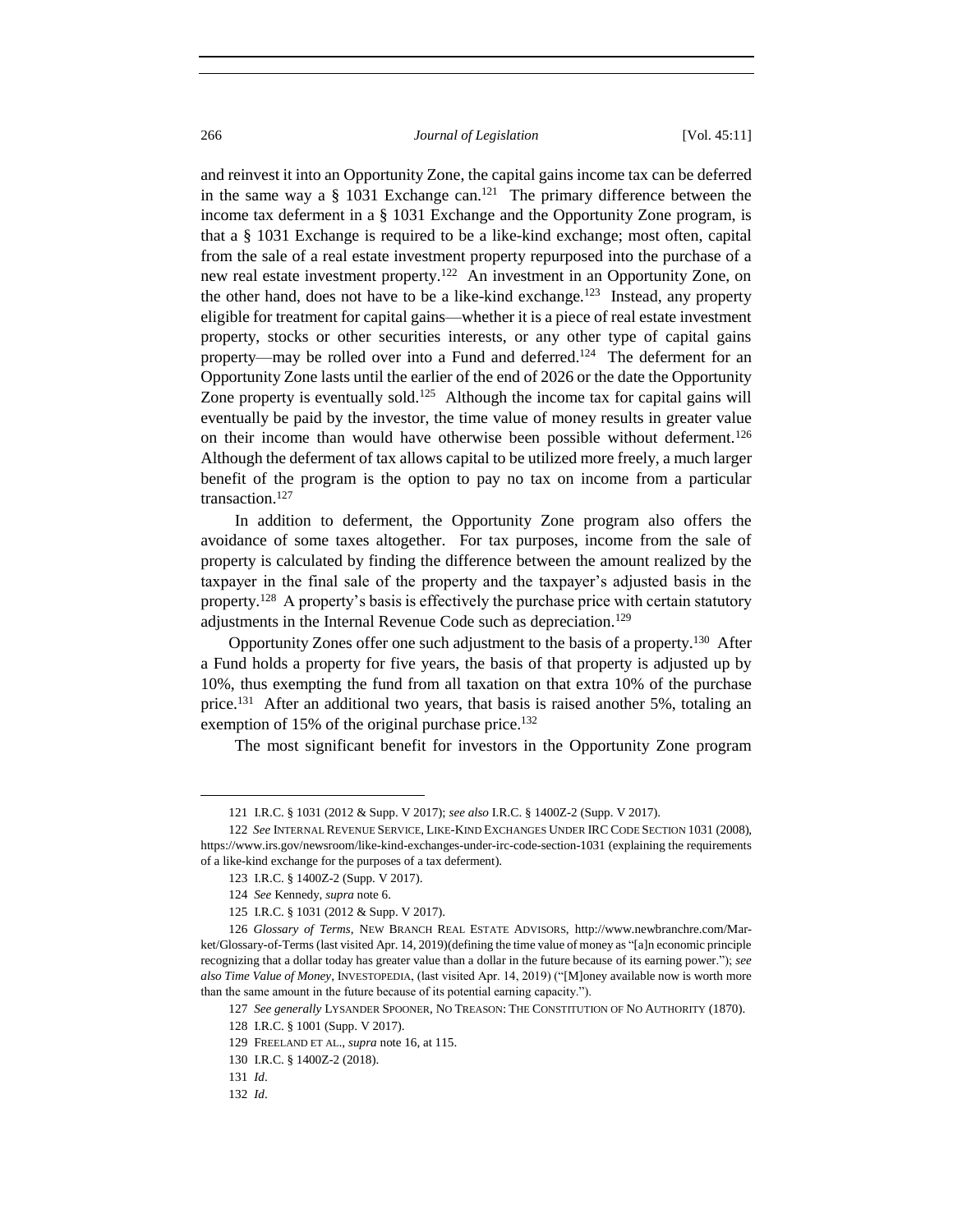arises when a Fund has held a piece of property for ten years or more.<sup>133</sup> If a property held by a Fund in an Opportunity Zone is eventually sold, the basis for the property is fully stepped-up to the fair market value of the property on the day it is sold, all but eliminating taxable income realized in the transaction.<sup>134</sup> As a hypothetical example, if an abandoned warehouse in an Opportunity Zone was purchased by an investor through a Fund for \$500,000 in 2019, then redeveloped into a new, multiuse building at a cost of \$3,000,000, and sold in 2030 for its fair market value of \$8,000,000, no income would be recognized in the sale at all. The investor would avoid taxation on \$4,500,000 of income that any other person not able to take advantage of the Opportunity Zone program would have to pay.

There is an immense separation between the benefits gained by the investors of Opportunity Zones through the program and those gained by the targeted communities. As discussed in the previous section of this Note, the benefits to the communities are minute, if present at all.<sup>135</sup> Yet, as discussed in this section, there is potential for huge benefits in the form of tax breaks for investors.<sup>136</sup> This disconnect has been prevalent historically throughout programs similar to Opportunity Zones as well. 137

Now that the benefits for the investors have reached an elevated level, this disconnect has the potential to be even greater for the Opportunity Zone program.<sup>138</sup> As tax policy expert, Stephen M. Rosenthal, stated, "[t]he fundamental problem with Opportunity Zones is the disconnect between the size of the potential tax costs, which are uncapped, and the social benefits from the investments, which will be hard to measure."<sup>139</sup> The disconnect between the size of the benefits to investors and the lack of benefits to the community also indicates a disconnect between the benefit to the communities and the tax costs to the country.<sup>140</sup> Every dollar that is saved by the investors due to the tax breaks in the Opportunity Zone program is a dollar of tax expenditures and foregone revenue by the federal government.

Returning to the purposes of an effective Federal Income Tax, this disconnect between investor gain and community benefit goes against the tax policy goal of vertical equity.<sup>141</sup> In the United States, the progressive tax system attempts to allocate the tax burden relatively equitably by ability to  $pay; ^{142}$  those with higher levels of

l

142 *Id*.

<sup>133</sup> *See* Merrill Hoopengardener & Forrest David Milder, *Historic Tax Credit Group Seeks Clarity Under O-Zone Regs*, TAX NOTES, Dec. 28, 2018, https://www.taxnotes.com/tax-notes-today/opportunity-zones/historic-tax-credit-group-seeks-clarity-under-o-zone-regs/2019/01/09/291db?highlight=oppor-

tunity%20zones%20basis (discussing the magnitude of potential issues from the ten-year step-up in basis).

<sup>134</sup> I.R.C. § 1400Z-2 (2018).

<sup>135</sup> *See generally* Sagalow, *supra* note 50.

<sup>136</sup> *See generally* Kennedy, *supra* note 6.

<sup>137</sup> *See*, *e.g.*, Aprill, *supra*, note 64, at 1347 ("On average in 1987, for each dollar of employee compensation, these pharmaceutical companies received \$2.67 in tax benefits." The pharmaceutical companies that benefitted from this particular Opportunity Zone-like provision turned less than 40% of its gain into employee wages.).

<sup>138</sup> Rosenthal, *supra* note 103; *see also* Sagalow, *supra* note 50 ("[T]he incentives for investments are more generous than those for investments under previous programs.").

<sup>139</sup> *Id*.

<sup>140</sup> *Id*.

<sup>141</sup> U.S. GOV'T ACCOUNTABILITY OFFICE, GAO-05-1009SP, *supra* note 41, at 24.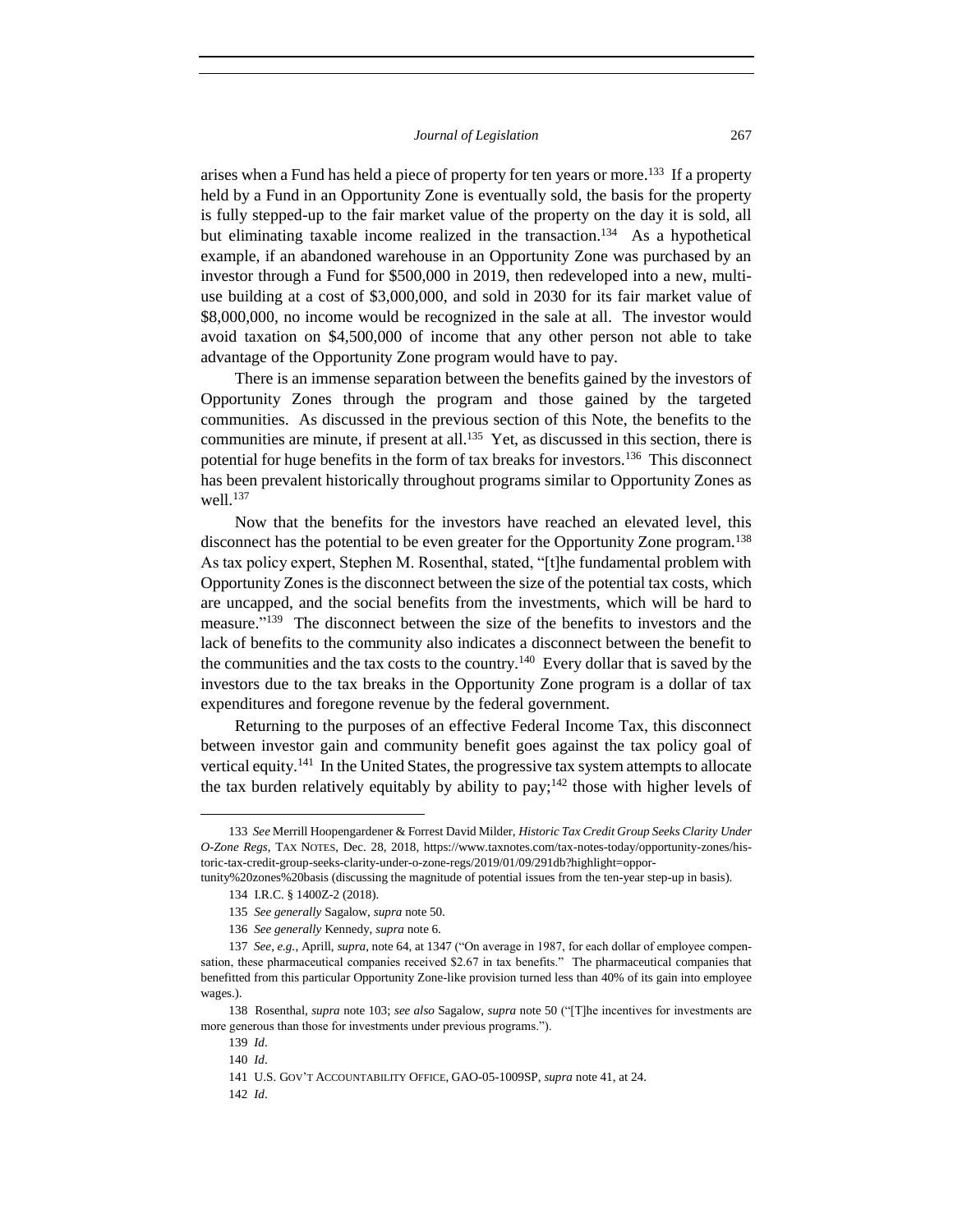income are subject to a higher tax rate than those with lower levels of income.<sup>143</sup> However, the Opportunity Zone program goes against this established principle. The tax benefits available through the program are only available to the wealthiest of people in the country.<sup>144</sup> These substantial tax breaks will significantly reduce their effective tax rates, while those living in the targeted communities will still be subject to the same rates as before. This is counter to the concept of vertical equity as it brings the country closer to a flat tax rate.<sup>145</sup>

The Opportunity Zone program conflicts with the tax policy goal of horizontal equity as well.<sup>146</sup> Horizontal equity is the principal "that taxpayers who have similar ability to pay taxes receive similar tax treatment."<sup>147</sup> A Fund—which must be a legal entity and not an individual taxpayer—must be used to invest in an Opportunity Zone.<sup>148</sup> As a hypothetical, two taxpayers—one a corporation, and one an individual—each have identical gross income, purchase identical properties next door to one another, and redevelop them into identical new buildings. Because of the Opportunity Zone program, they could have vastly different levels of adjusted gross income—and, therefore, tax liability—at the end of the year just because of the fact that one is a legal entity and the other is not.

In its attempt to help low-income communities as advertised, the program falls short, revealing that the true beneficiaries of the Opportunity Zone program are the investors. Moreover, the uncertainty regarding the interpretation and procedure surrounding § 1400Z only further adds to the legislation's shortcomings.

#### III.PROBLEMS WITH IMPLEMENTATION OF § 1400Z

From the moment the Tax Cuts and Jobs Act of 2017 was passed, the Opportunity Zone program outlined in § 1400Z faced immediate implementation issues. The House version of the bill did not contain the provision at all, $149$  and the Senate hurriedly pushed the rest of the bill through without much opportunity for debate.<sup>150</sup> As a result, very little review of the Opportunity Zone provision occurred. The resulting jumbled Code section reflects this sparse discourse.

The Code provision has already been the subject of a number of requests for clarification, interpretation issues, and revenue rulings. In fact, the Joint Committee on Taxation stated that "[a] technical correction may be needed to reflect … intent" in regard to a portion of the Opportunity Zone legislation.<sup>151</sup> In the meantime, the

<sup>143</sup> I.R.C. § 1 (2018).

<sup>144</sup> *See* Sagalow, *supra* note 50.

<sup>145</sup> *See* U.S. GOV'T ACCOUNTABILITY OFFICE, GAO-05-1009SP, *supra* note 41, at 28.

<sup>146</sup> *Id*. at 27.

<sup>147</sup> *Id*.

<sup>148</sup> I.R.C. § 1400Z-2 (2018).

<sup>149</sup> *See* JOINT COMM. TAXATION, JCX-65-17, *supra* note 43.

<sup>150</sup> Andrew Schwartz & Galen Hendricks, *One Year Later, the TCJA Fails to Live Up to Its Proponents' Promises*, CTR. FOR AM. PROGRESS (Dec. 20, 2018), https://www.americanprogress.org/issues/economy/reports/2018/12/20/464534/one-year-later-tcja-fails-live-proponents-promises/ ("[T]he hurried and partisan process of the bill's passage resulted in several new and continued loopholes.").

<sup>151</sup> JOINT COMM. ON TAXATION, JCT-1-18, GENERAL EXPLANATION OF PUBLIC LAW 115-97*,*, 317 n.1478 (2018).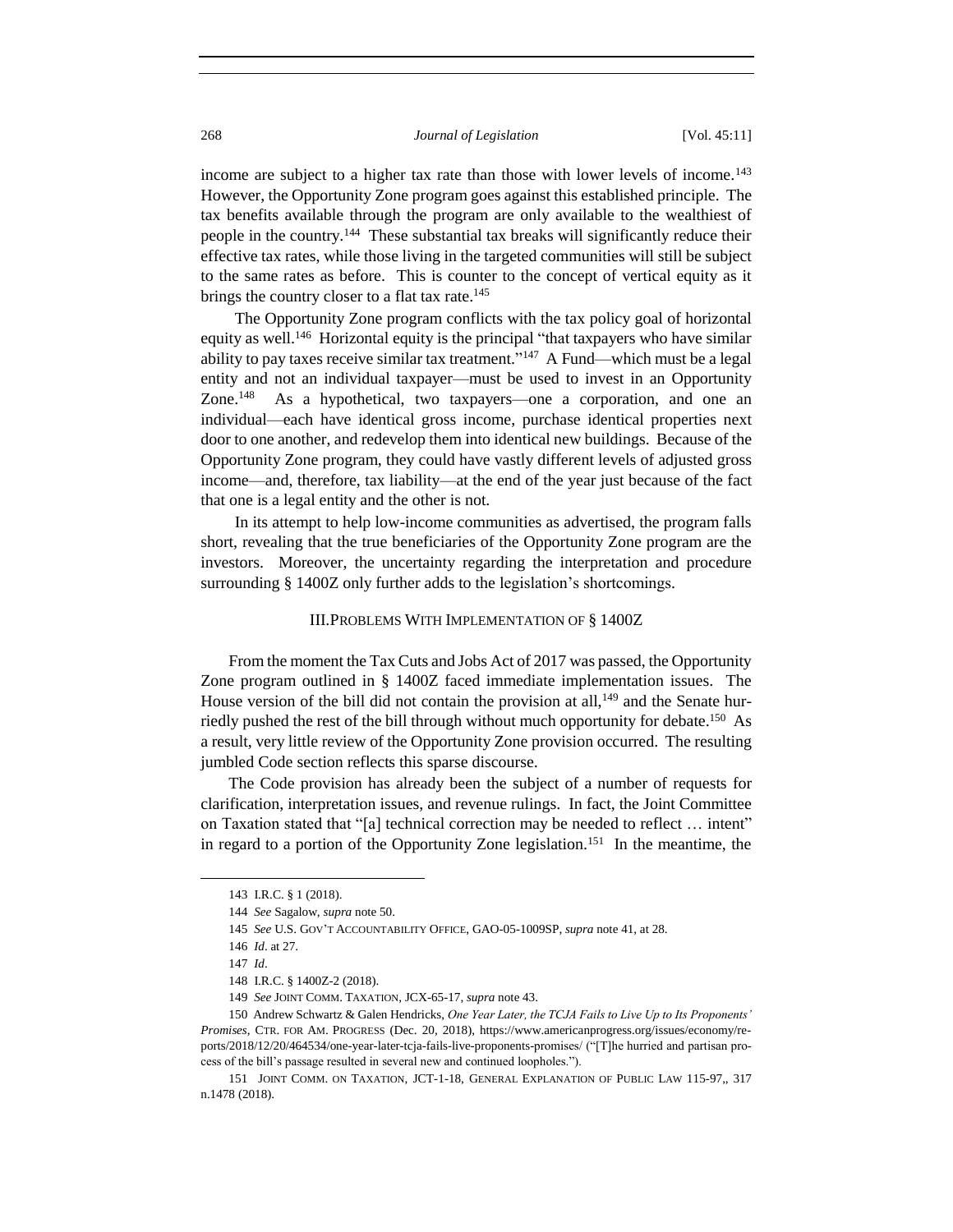Internal Revenue Service has devoted significant resources in an attempt to clarify how it will view significant portions of the provision. For example, REG-115420- 18 attempts to clarify what types of income are eligible for tax deferment,<sup>152</sup> and Revenue Ruling 2018-29 attempts to clarify what sort of uses qualify as "substantially improved" uses in order to determine whether a property is eligible for beneficial tax treatment.<sup>153</sup> However, even after these much-requested clarifications, some are still calling for more.<sup>154</sup> According to John Lettieri of the Economic Innovation Group, "[i]nvestors have yet to receive the formal guidance or regulatory clarity needed to inform their decision-making" in regard to Opportunity Zones, even going as far as to say that the success of the program relies on clarification and Treasury rules.<sup>155</sup>

In cases where clarifications were provided, they were sometimes too late to counteract one of the prevailing issues with the legislation: namely, the ninety-day window for Qualified Opportunity Zone designation.<sup>156</sup> In the Tax Cuts and Jobs Act, Congress delegated the power of designating Qualified Opportunity Zones to the chief executives of the states subject to the guidelines in  $\S$  1400Z-1.<sup>157</sup> In doing so, Congress laid out an appreciably vague set of standards as to what was eligible for designation by the governors.<sup>158</sup> The only significant requirement was that the tract qualifies as a "low-income community." <sup>159</sup> That is, a population census tract where the poverty rate of the tract is 20% or the median family income for the tract is 80% or less of either the median family income of the metropolitan area or the median family income of the state as a whole.<sup>160</sup>

This vagueness can be abused in a number of ways: (a) tracts can be in economically viable areas already with a small amount of housing that is disproportionately low-income;<sup>161</sup> (b) tracts can be immediately adjacent to an already economically strong tract;<sup>162</sup> or (c) a tract can be within an economically strong metropolitan area and simply below the median income in that area.<sup>163</sup> In response to these open doors for abuse, the Congressional Black Caucus urged that "the Treasury Department should draft rules that ensure that benefits flow to communities and residents, not just wealthy investors."<sup>164</sup> However, new rules would likely not remedy any of these

<sup>152</sup> *See* Treas. Reg. § 115420-18 (2018).

<sup>153</sup> *See* Rev. Rul. 18-29 (2018).

<sup>154</sup> *See*, *e.g.*, Novogradac & Company LLP, *Lack of O-Zone Guidance Deterring Investments, Firm Says*, TAX NOTES, Nov. 26, 2018, https://www.taxnotes.com/tax-notes-today/deferral-taxes/lack-o-zone-guidance-deterring-investments-firm-says/2018/12/07/28np6.

<sup>155</sup> Stephen K. Cooper, *Success of Opportunity Zones Tied to Treasury Rules*, TAX NOTES, Oct. 4 2018, https://www.taxnotes.com/tax-notes-today/dividends/success-opportunity-zones-tied-treasuryrules/2018/10/04/28h52.

<sup>156</sup> I.R.C. § 1400Z-1 (2018).

<sup>157</sup> *Id*.

<sup>158</sup> *See id*.

<sup>159</sup> I.R.C. § 45D(e) (2018). In 26 U.S.C. § 1400Z-1(c)(1), "low-income community" is described as having the same definition as in I.R.C. § 45D(e).

<sup>160</sup> *Id*.

<sup>161</sup> *See* Richmond, *supra* note 94.

<sup>162</sup> *Id*.

<sup>163</sup> I.R.C. § 45D.

<sup>164</sup> Richmond, *supra* note 94.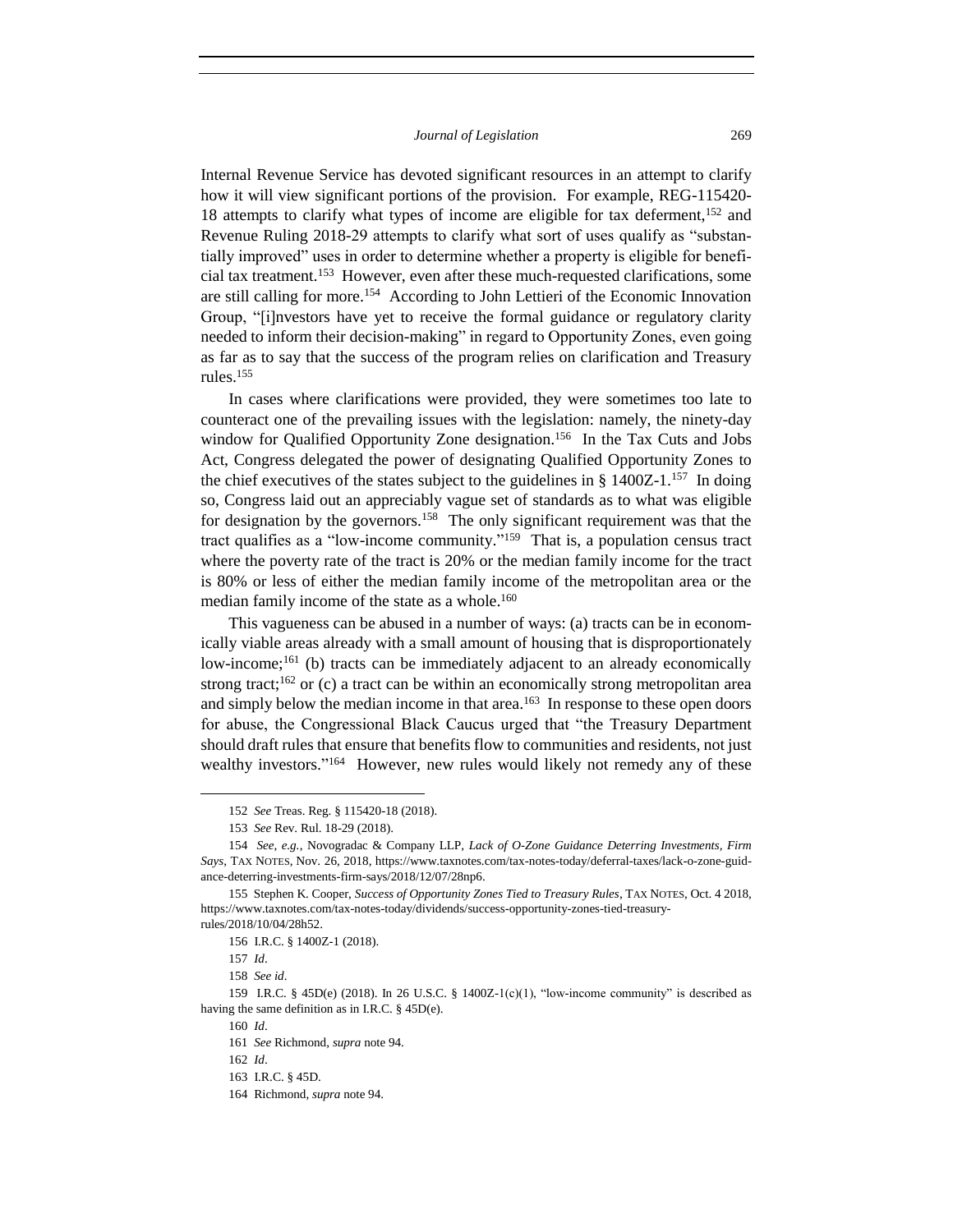issues due to the ninety-day window for designation of Opportunity Zones. States had until only ninety days after the passing of the bill to designate Opportunity Zones. This deadline ran on March 21, 2018.<sup>165</sup> After a few statutorily eligible extensions, the final deadline for designation was June 18, 2018.<sup>166</sup> As a result, every Opportunity Zone that will be created is already in existence, and further regulation in this area would not accomplish anything.

Although no one of these potential concerns with the interpretation and implementation is likely to become a fatal flaw in § 1400Z, together they paint a picture of a less than fully-formed piece of legislation. One of the primary goals of an effective tax program is a combination of simplicity, transparency, and administrability.<sup>167</sup> The interpretation issues that need to be addressed in the Opportunity Zone program significantly hinder these concepts.<sup>168</sup> Paired with the lack of effectiveness in the program's stated goals and the inequities it created, the picture becomes even more muddled.

#### IV.CONCLUSION

The deadline for designation of Opportunity Zones by state executives has since passed<sup>169</sup> and roughly 8,700 Opportunity Zones were certified by the Treasury Department,<sup>170</sup> amounting to 12% of United States census tracts.<sup>171</sup> This program has already laid the foundation for a major impact on the United States economy and tax system and investors have begun to formulate plans on how to take advantage of the opportunity it provides. Estimates on tax expenditures by the federal government for the program are significant,  $172$  and many believe they are drastically understated.<sup>173</sup>

As discussed throughout this Note, the goals of a tax code should be to raise revenue while maintaining "equity; economic efficiency; and a combination of simplicity, transparency, and administrability."<sup>174</sup> The Opportunity Zones program is far-reaching, and it fails to achieve the goals of a portion of the tax code. The program is horizontally inequitable by favoring certain types of investors and vertically inequitable by benefitting the wealthy to the detriment of—or at least no benefit to—

<sup>165</sup> Adam S. Wallwork & Linda B. Schakel, *Primer on Qualified Opportunity Zones*, TAX NOTES, May 14, 2018, https://www.taxnotes.com/tax-notes-today/real-estate-taxation/primer-qualified-opportunityzones/2018/05/14/27zzt.

<sup>166</sup> *Id*.

<sup>167</sup> U.S. GOV'T ACCOUNTABILITY OFFICE, GAO-05-1009SP, *supra* note 41, at 45.

<sup>168</sup> *Id*.

<sup>169</sup> I.R.C. § 1400Z-1.

<sup>170</sup> Notice.2018-28, 2018-28 I.R.B.

<sup>171</sup> Steve Rosenthal, *Opportunity Zones May Help Investors and Syndicators More Than Distressed Communities*, FORBES (Aug. 20, 2018), https://www.forbes.com/sites/stevenrosenthal/2018/08/20/opportunityzones-may-help-investors-and-syndicators-more-than-distressed-communities/#6250d37a76f2.

<sup>172</sup> JOINT COMM. TAXATION, JCX-67-17, *supra* note 49. The tax expenditure was estimated by the Joint Committee on Taxation at an average of \$1.6 billion annually over the next eight years. However, the estimates do not reach far enough to encompass the ten-year stepped-up basis provision, which is expected to be the largest expenditure in the program.

<sup>173</sup> Sagalow, *supra* note 50. ("The revenue loss from the program might be greater than the Joint Committee on Taxation estimated because the incentives for investments are more generous than those for investments under previous programs.").

<sup>174</sup> U.S. GOV'T ACCOUNTABILITY OFFICE, GAO-05-1009SP, *supra* note 41, at 24.